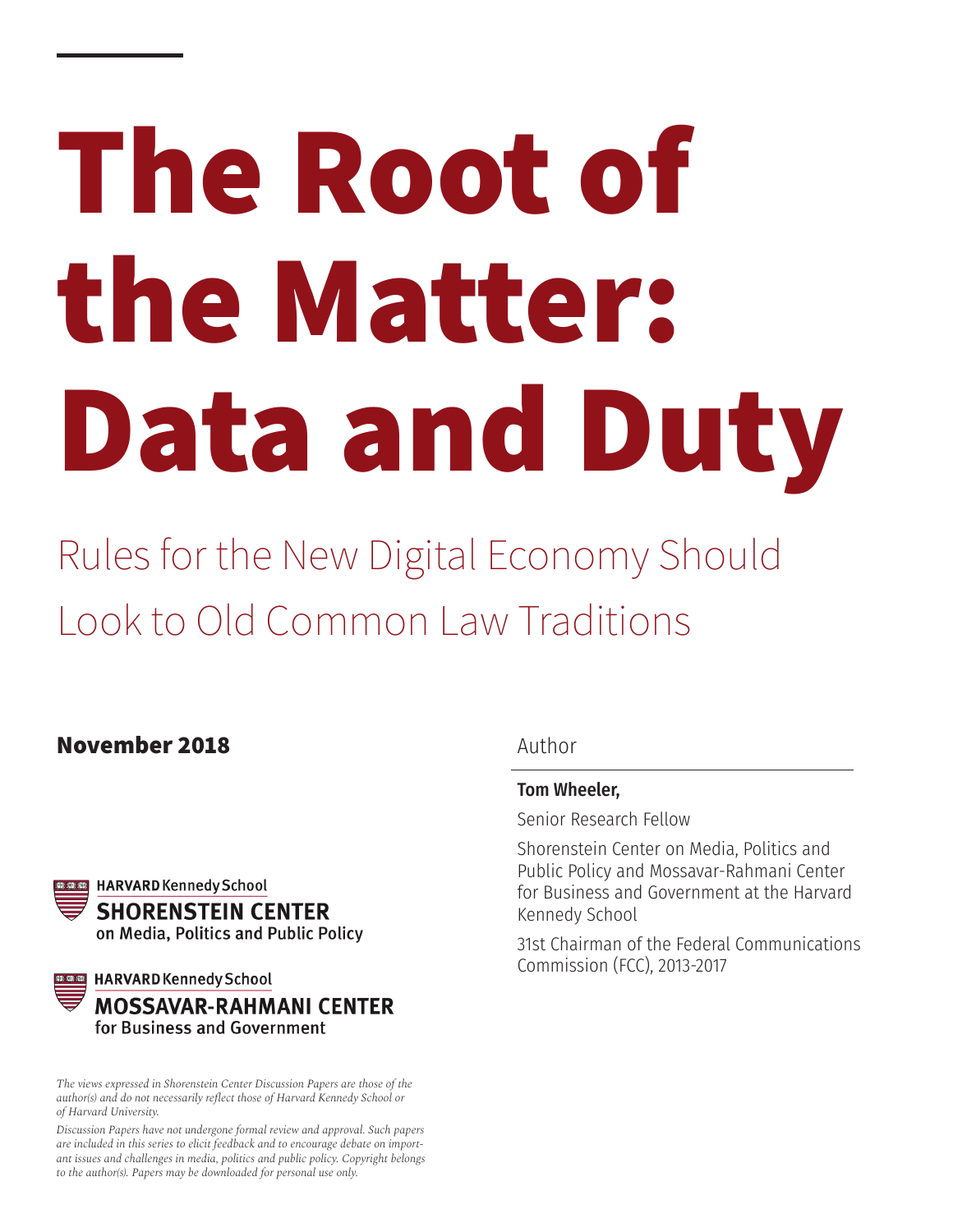There are 39 million books in the Library of Congress.1 This impressive analog measurement pales in comparison, however, with the realities of the digital world. Every day connected computers create the data equivalent of three million Libraries of Congress!2 This startling fact defines the economics of our time. Serving as the foundation for many beneficial outcomes, the aggregation of this torrent of data also menaces the public wellbeing with threats as diverse as election interference and non-competitive markets.

It is important to recognize we are only at the beginning of the data aggregation era. Market intelligence firm International Data Corporation (IDC) forecasts that by 2025 the amount of data created and collected globally (both personal and machines talking to machines) will be over five times greater than today.3 This startling forecast leads to two conclusions: (1) if we are concerned about the collection and manipulation of data today – get ready for even more, and (2) developing rules for handling this data and its impact on privacy and marketplace competition is a sooner-rather-than-later priority.

Much like the early days of the industrial era, when Rockefeller, Carnegie, Vanderbilt and other industry barons imposed their will, the companies driving today's digital economy are making their own rules. A century ago civic and political leaders stepped up to establish guardrails for industrial capitalism's management of hard assets, including protections for competitive markets, consumers and workers. The internet simply allows a new iteration of capitalism built on the soft assets of data-driven algorithms. The time has come for a new set of guardrails for information capitalism that

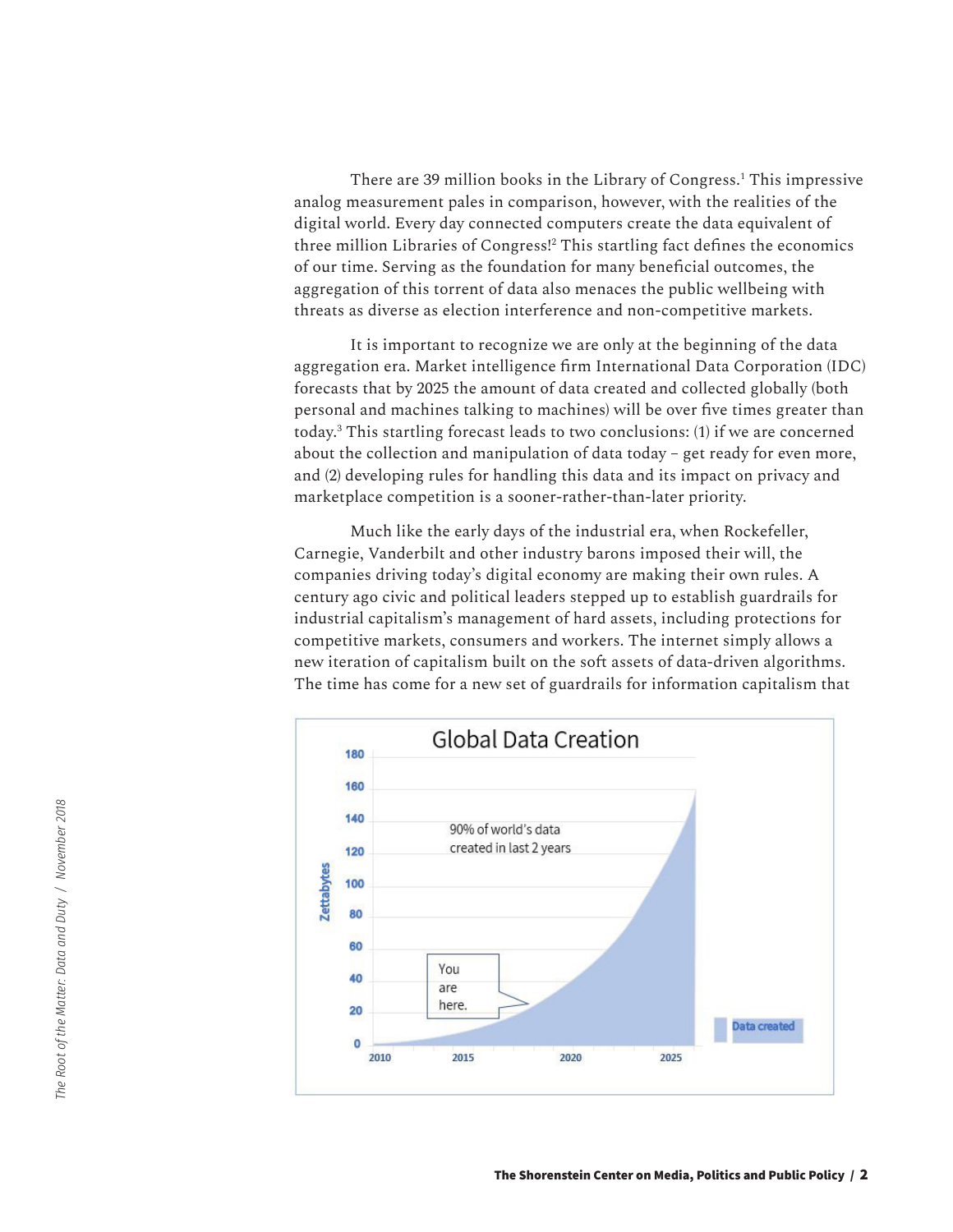protect citizens and promote marketplace competition.

The framework for such policies already exists and is embedded in the principles of common law. Companies have responsibilities: a "duty of care" to not cause harm, and a "duty to deal" to prevent monopoly bottlenecks.

The harvesting of personal information – often without the individual's knowledge – infringes on the sovereignty of the individual and their personal privacy. Just as government once established rules to protect the collective good by assuring pure food and drugs, and clean air and water, we now have a collective interest in overseeing how the internet allows companies to collect and exploit personal information. Internet companies – both service platforms and the networks that deliver them – should have a "duty of care" as to the effects of their actions on personal privacy.

The subsequent use of that personal information has been cartelized to create new market-dominating anti-competitive forces. The data economy is no different from earlier economies where human nature and economic instinct created market-controlling bottlenecks. The dominant digital companies have a "duty to deal" so as not to block the competitive functioning of the marketplace.

We cannot overlook the many remarkable developments made possible by the companies of the digital economy. At the same time, however, it is time to reassert old truths and reestablish traditional duties to protect citizens and the competitive market. Such rules can ultimately benefit the companies and internet capitalism in the same way that past public policy decisions permitted industrial capitalism to flourish.

The time has come for a new set of guardrails for information capitalism that protect citizens and promote marketplace competition.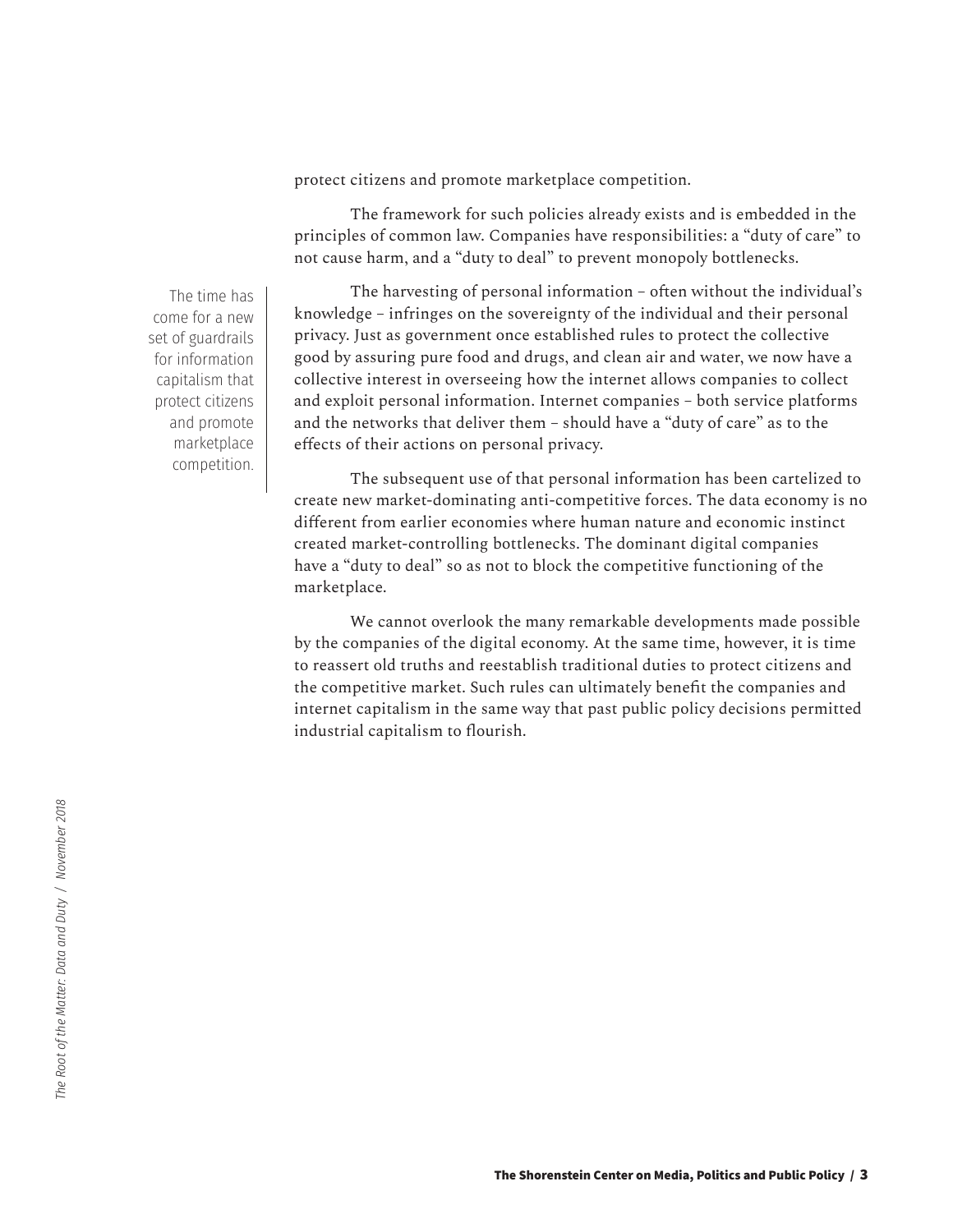## **Harvesting Your Personal Information**

Some of the most prominent and successful companies [in Silicon Valley] have built their businesses by lulling their customers into complacency about their personal information."4 *- Tim Cook, CEO, Apple* **"**

"There is what I call the creepy line. The Google policy on a lot of things is to get right up to the creepy line."<sup>5</sup>

*- Eric Schmidt, then CEO of Google*

Digital information is the most important capital asset of the  $21<sup>st</sup>$  century. Twentieth century industrial assets were hard assets: products that were made in factories and sold in stores. Today's economy runs on the soft assets of computer algorithms that crunch vast amounts of data to produce as their product a new piece of information.

Digital information can make businesses more productive, such as helping jet engines function better or delivering produce to the grocery more efficiently. Data can also be threatening, such as the information gathered about the personal activities of each of us: our likes and dislikes; our habits and movements; our preferences and prejudices.

It is the aggregated personal information about each of us that allows countries such as Russia and Iran to attack our democracy. Coordinated misinformation campaigns begin with the precision of the information that online companies possess about each of us that is then used to guide influencers to susceptible targets.

It is the same aggregated personal information about each of us that also allows a handful of companies to attain dominant market positions at the expense of an open, fair and competitive marketplace. Because the currency of the new economy is data, whoever has the most can control important segments of the marketplace by denying it to others.

The collection and use of personal information have become so pervasive and promiscuous that oversight of these activities has become essential. "I'm not a pro-regulation kind of person," Tim Cook told a gathering, "But I think you have to recognize that when the free market doesn't produce the result that's great for society. You have to ask yourself: What do we need to do? And I think some level of government regulation is important to come out of that."6

At the heart of the issue is the debate over who owns the information collected about individuals? The companies assert that their collection, aggregation and algorithmic manipulation results in their ownership of the data. But what then of the raw material inputs? If the oil buried beneath my land is my property, then why isn't the information buried deep in my life treated similarly?

The collection and use of personal information have become so pervasive and promiscuous that oversight of these activities has become essential.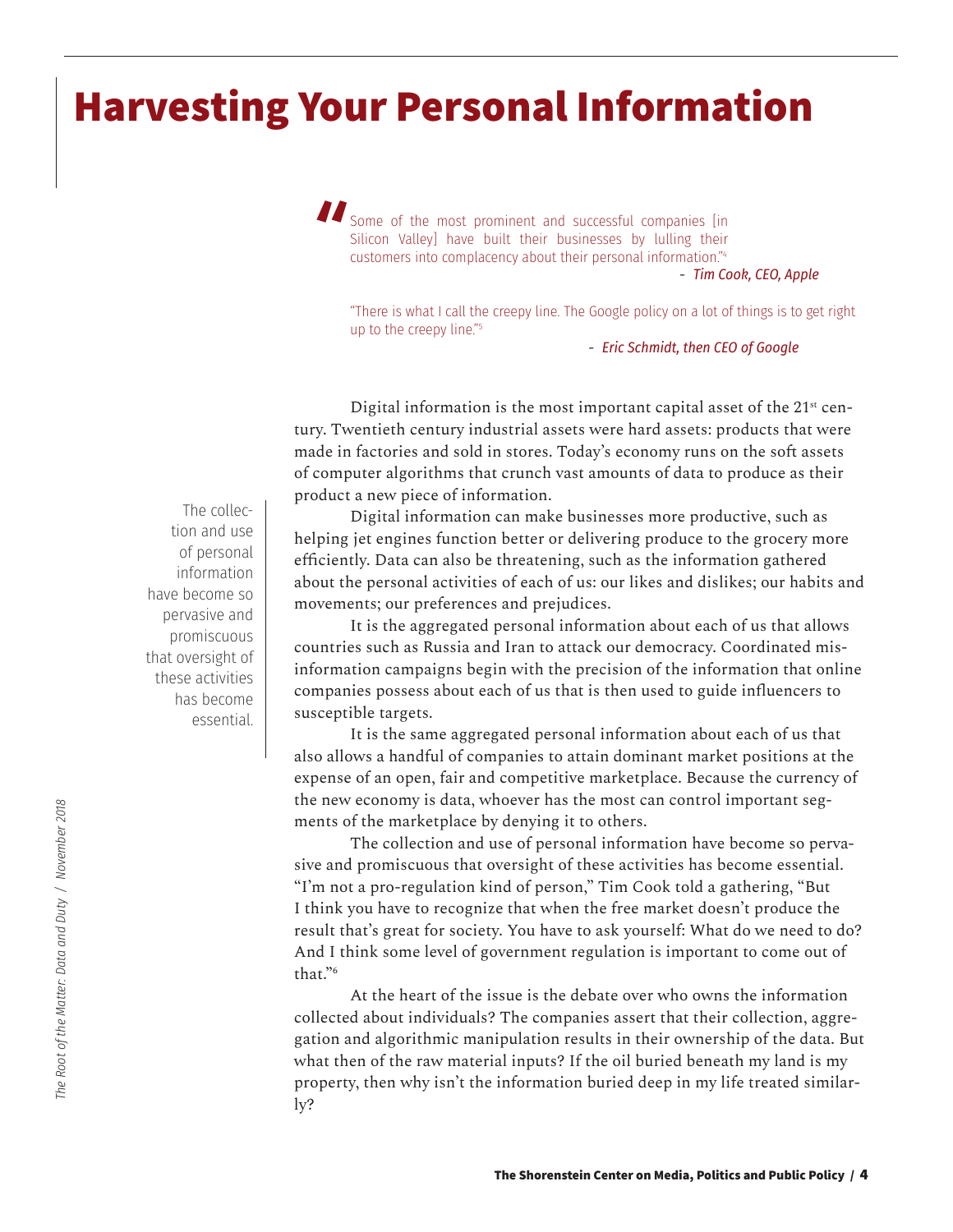We have emerged into an era where the technology to collect and aggregate personal information has sped past the law.

The privacy rights of Americans have evolved on an *ad hoc* basis. Congress has granted statutory rights (*e.g.,* privacy of medical records). The Supreme Court has identified constitutional rights (*e.g.,* privacy rights of the accused). Regulation has applied authority delegated by Congress (*e.g.,* the Federal Communications Commission's rules for telephone network privacy). Privacy can also be protected by contract (*e.g.,* a non-disclosure agreement). Unlike the European Union, however, prevailing law in the United States does not generally recognize that an individual's information is their personal property.

We have emerged into an era where the technology to collect and aggregate personal information has sped past the law. The combination of digital technology and a drive for dollars has exploited the vagueness of American law. The time is upon us to eliminate that vagueness with policies based on a common law concept: the "duty of care" to not cause harm through one's actions. The internet companies – both networks and the services that ride on them – should have a "duty of care" as to the effects of their actions on personal privacy.

## **Surveillance Capitalism**

Some of our personal information has always been available to other people. The bank knew how you spent your money. The postman saw your political leanings in your mail. The Division of Motor Vehicles knew what you drove, where you lived, and how safely you drove. But that information was scattered and unconnected.

In 1978 the security that resulted from the scattering of such information began to disappear. That year IBM introduced "relational database" software that allowed the information in one database to be correlated with the data in another to suggest a conclusion.7 Such analysis soon became a staple of corporate management to look for patterns in the aggregated actions of individual customers or suppliers.

For a while the high cost of computers and data storage acted to protect the expectation of personal information security. Yes, your bank now had the ability to quickly compare your spending habits with your mortgage, but such analyses were still costly and institutionally encapsulated.

When Moore's Law drove down the cost of computing to put it on every desktop and ultimately in every pocket, and the internet connected those devices with a common *lingua franca,* the *ad hoc* protections to information sharing vanished. Suddenly, rivers of data were being created, connected and compared. New services sprung up with new relational capabilities that allowed consumers to access databases to answer questions, connect with friends, and purchase products. Each one of those interactions created new and very valuable information.

The early iterations of internet platforms took advantage of these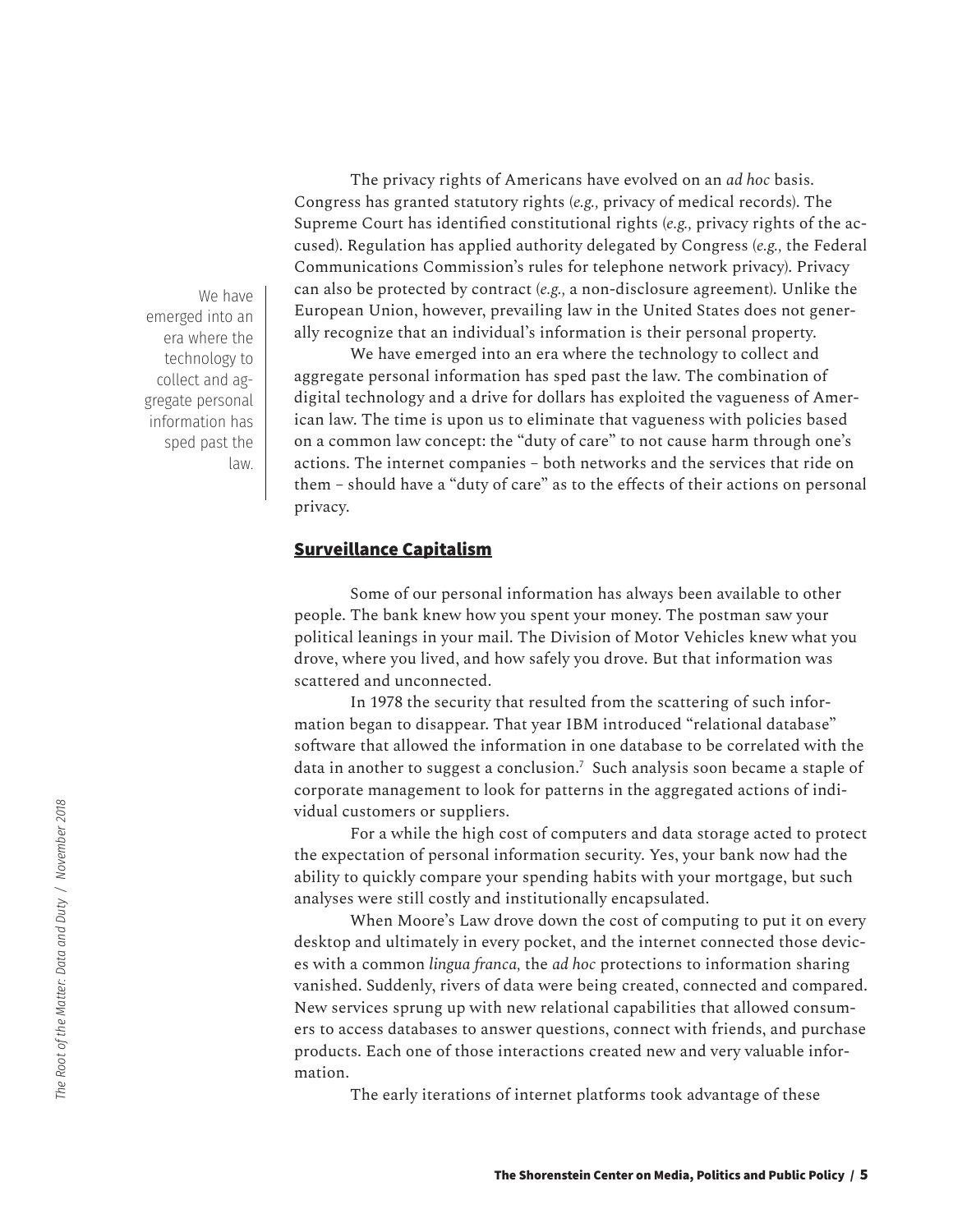capabilities in a simple exchange: you told Google what you were looking for, you told Facebook about yourself and your friends, or you told Amazon about a product you wanted. In return, these services would use that information ("Tom is looking for…" or "Tom's birthday is…") for targeting advertisements and other messages. It was the digital version of the demographic targeting long used by publishers and advertisers.

This simple trade became more complex as the services placed small files ("cookies") on your device to communicate back to them. Cookies weren't new, they were originally used by websites to remember your preferences, thus allowing the site to respond quickly or bring up your last interaction. As the digital companies concluded that their best business model was to sell targeted advertising, they started planting cookies to track the user across the web in order to build a more detailed file on that particular person.

What started as a digital variation of traditional demographic targeting soon became a far more powerful business tactic driven by the ability to track anyone across large parts of the web, combine that data with other collected data, and infer an amazingly accurate portrait of him or her.

Then things got worse.

The increased reliance on mobile devices to access the internet opened up a whole new pathway to the collection of personal information. It became possible not only to know what a person was doing online, but also where they were doing it, where they'd been, and where they're heading. Tracking leapt out of the online world to follow the real-world behaviors of otherwise private individuals across multiple internet accessible devices.

Such tracking has only continued to grow. After testifying before Congress, Facebook CEO Mark Zuckerberg filed written replies to questions he had been asked at those hearings. A sample of what he reported included the following information Facebook records about you:<sup>8</sup>

- Information from other devices in your home (computers, phones, connected TVs) as well as information from your internet service provider or mobile operator,
- · Information about nearby WiFi access points, beacons and cell towers and their signal strength to aid in locating the user,
- · Information on purchases you make on non-Facebook sites,
- Contact information such as your address book and (for Android users) call log or SMS log history,
- · Information on how you use your phone's camera, including the location at which a picture is taken,
- Information on the games, apps or accounts you use,
- Information about when others share or comment on a photo of them or send a message.

We have come a long way from the simple transaction that answered

The increased reliance on mobile devices to access the internet opened up a whole new pathway to the collection of personal information.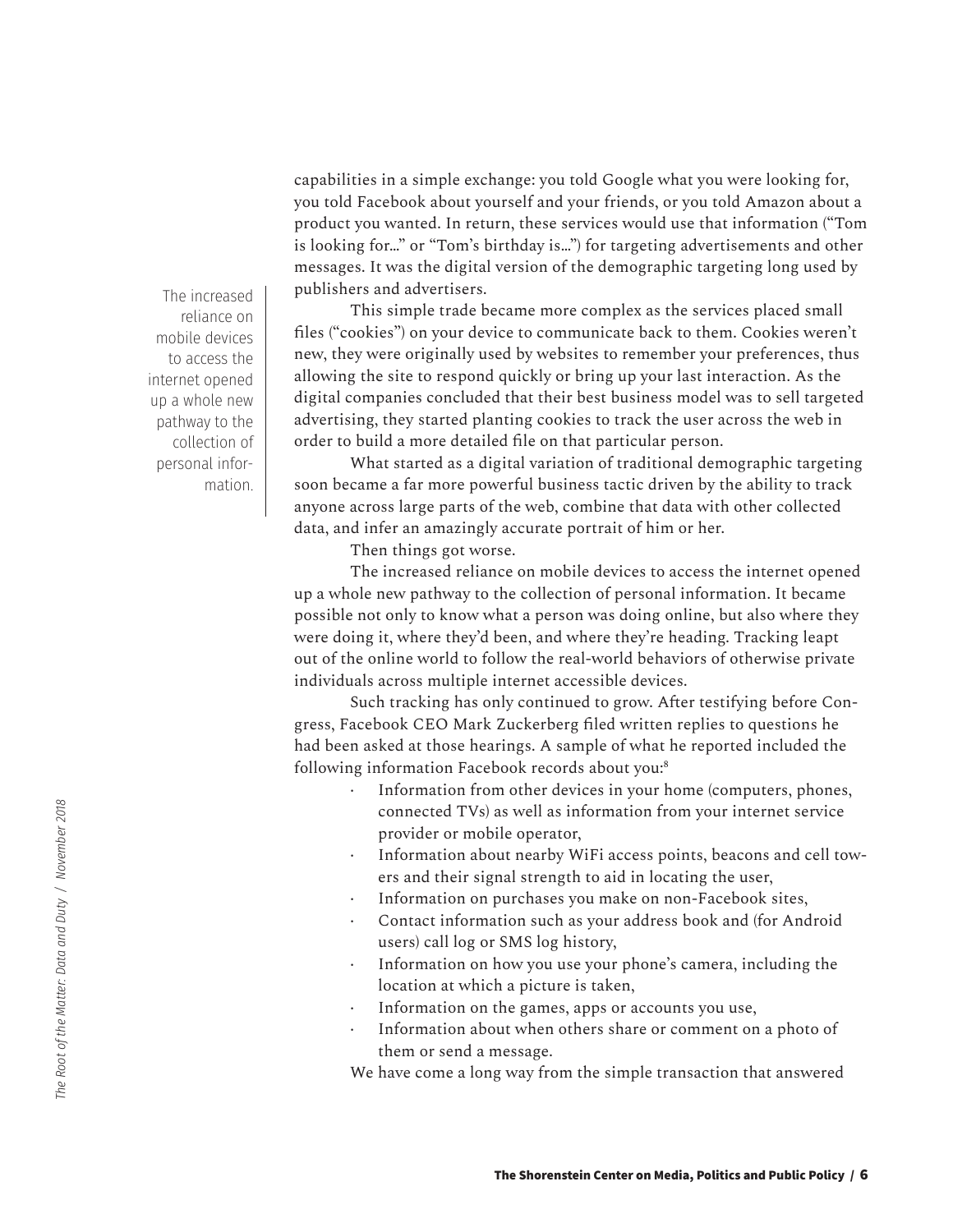a question or connected you with a friend. The issue going forward is whether components of internet capitalism have become nothing more than surveillance capitalism?

## **Protecting Personal Information**

The Privacy Act of 1974 established rules regarding the federal government's collection and use of personally identifiable information. Having identified the importance of protecting private information, the Congress in subsequent years applied the concept to specific marketplace practices.

The Video Privacy Protection Act of 1988 responded to the search of Supreme Court nominee Robert Bork's video rental records by making the release of such data illegal. The Driver's Privacy Protection Act of 1994 protected the disclosure of personal driver's license information after such data had been used to track users of abortion clinics. The Health Insurance Portability and Accountability Act of 1996 protected the privacy of medical records. The Children's Online Privacy Protection Act of 1998 outlawed data mining of children under 13.<sup>9</sup>

Typically, congressional efforts to protect privacy have been associated with specific instances of abuse. Yet, those same concepts have not been applied to the abuses emanating from the most powerful and pervasive information collection network in the history of the planet, the internet. The intervention of government is now necessary because the companies that collect our personal information lack incentive to fully protect our privacy.

For over a decade we have been told that the companies that profited from our information were, indeed, concerned about our privacy. That representation was based on the four great myths of internet privacy:

> Myth #1: "You are in control of your data" - By one count, Facebook CEO Mark Zuckerberg delivered this message 45 times during his two congressional hearings.10 We are "in control" as much as we might be against an extortionist's threat. This time, the message is "We're holding your service hostage until you pay us with your private information." Even when we are told we can be in control, we often aren't. The Associated Press reports that after users' exercise "control" to turn off the tracking function of their smartphone, Google continues to track and store the consumer's locations.<sup>11</sup> · Myth #2: "Privacy policies protect you" – In Orwellian doublespeak, the "privacy policies" that are made to sound as though they protect privacy are actually about permission to violate your privacy. The defense that "nobody reads it anyway" falls apart in the density of every online service's unique terms and conditions. Researchers at Carnegie Mellon University found the median length of the privacy policy from the top websites was 2,514 words. At a standard reading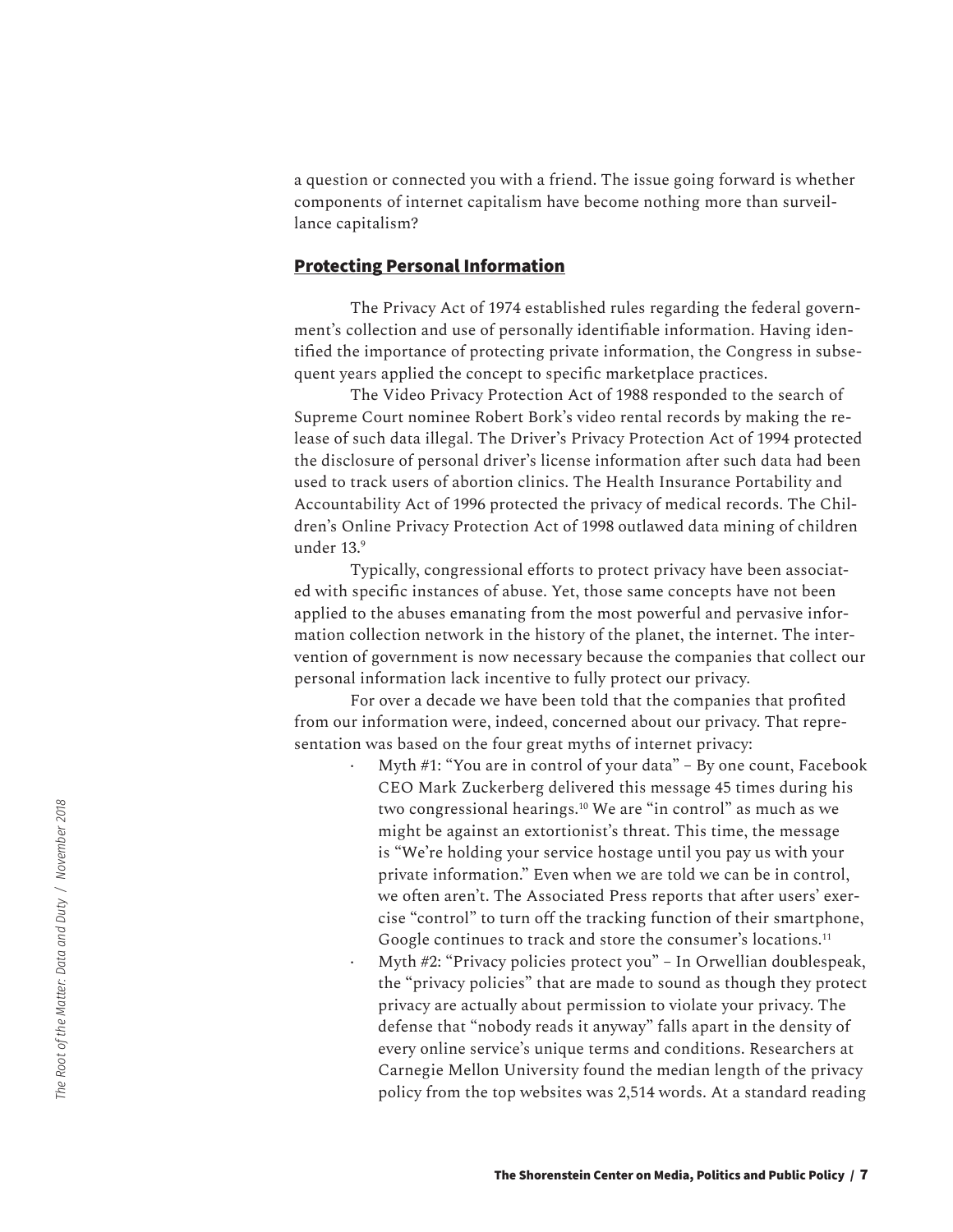rate, it would take 76 eight-hour work days – almost four months – to read the privacy policies of the websites visited by the average American.12 What's more, these so-called "protections" can be – and are – changed at will by the companies. Relying on so-called "privacy policies" for protection is like hiring the cat burglar to guard the jewels.

Myth #3: "The trade of value for service" – The economic equilibrium that once may have established the exchange of "free" services for targeted information no longer exists. What began as "give us relevant information in exchange for service," has become "we want all your information, including what you are doing when you're not interacting with us, and while you're at it, we want the information of your friends." The information collected is not just about your online behavior, but also your real-world behavior, including your location over time, the places you frequent, even the floor of the building you are on. It is an exchange that, as Senator Mark Warner (D-VA) has explained, has "less price transparency…than there is in health care. And look how screwed up that market is."13 Myth  $#4$ : "The information is anonymous" – In the world of large

data bases and powerful computers, there is no such thing as de-personalized data. Even when the data collected is "user anonymous," such anonymity disappears in the milliseconds it takes a computer algorithm to look at the multiple pieces of data collected about an individual and connect the dots. Researchers at MIT and the Université Catholique de Louvain in Belgium found that supposedly anonymous cellphone data could be associated with a specific individual 95 percent of the time using only four data points.14 For comparison purposes, to identify an individual from a fingerprint requires identification of 12 different inputs from points on the print.15 This ability to identify, or at least infer, the specific individual extends to their name, phone number, birthdate, and in many cases credit card number.16

Shrouded by these myths is the simple truth that consumers have lost control of that most personal of assets: their own information.

## **Permission, Not Prohibition**

The rights of individuals regarding their personal information is a  $21<sup>st</sup>$ century civil rights issue. Consumers know they have lost control of their personal information. A 2017 survey found 70 percent of Americans lacked confidence that their personal data is private and safe from distribution without their knowledge.17 A 2018 poll discovered that 95 percent of Americans believed their personal privacy "now rivals our Constitution's most basic rights" such as

For over a decade we have been told that the companies that profited from our information were, indeed, concerned about our privacy.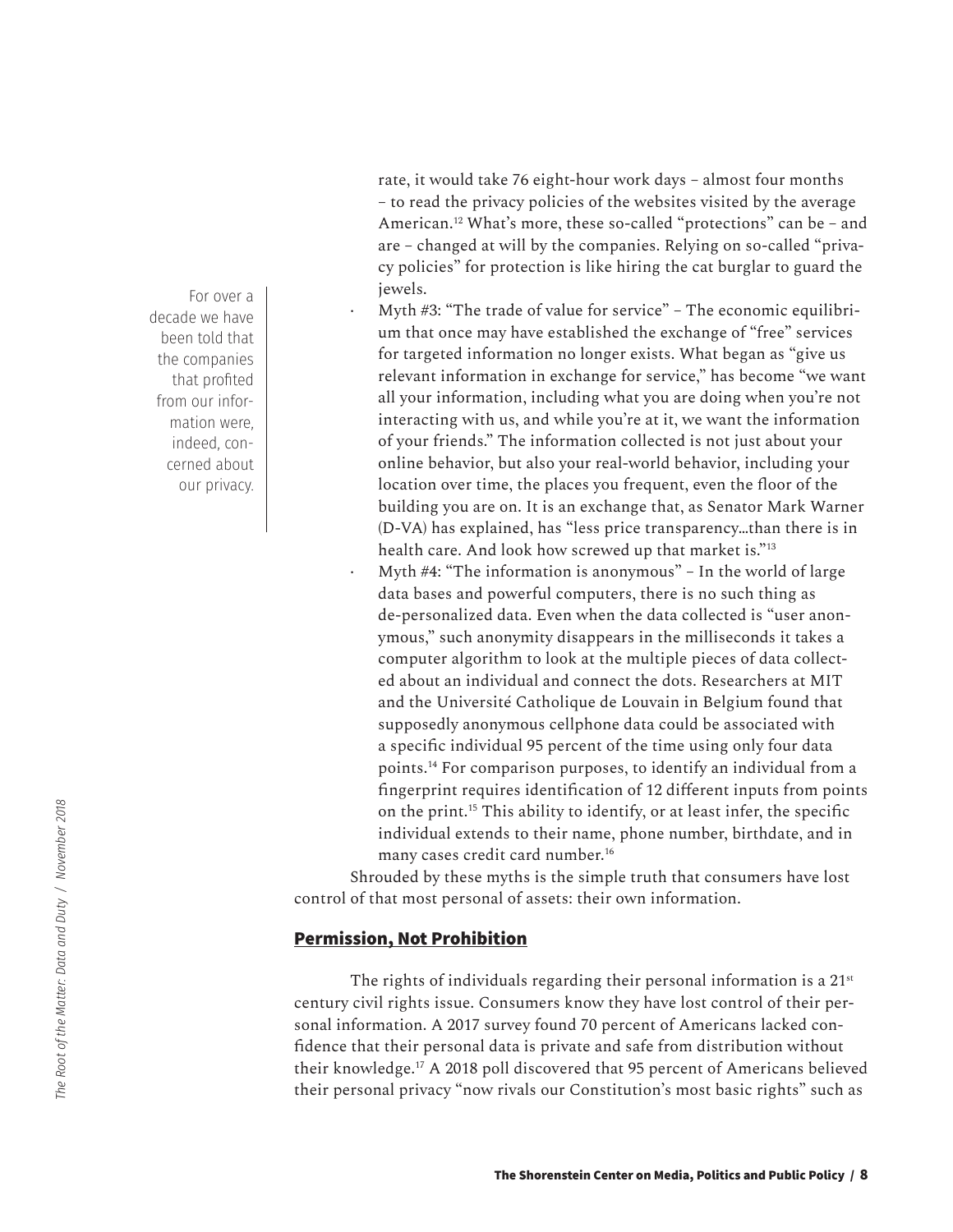the First Amendment.<sup>18</sup>

Previously, such an awareness about the vulnerability of personal information, whether video rental records or DMV information, triggered new privacy protections. We are once again at such an inflection point.

Returning control of their information to consumers has been embraced by both the right and left of the political spectrum. Alt-right political strategist Steve Bannon describes it as the recovery of each citizen's "digital sovereignty." He cites it as one of the three principles that will drive a forthcoming populist rage.19 The political left has adopted a similar theme, calling it "digital feudalism." In Medieval times, feudal lords confiscated the output of their serfs – an individual's labor; today, digital lords confiscate the output of individuals – their information.

There can be no doubt about the wondrous new capabilities that have been made possible using digital information. From the ordering of a pizza, to medical research without beakers and lab rats, we are significantly better off because of the data-based innovations the internet has made possible. While applauding the success delivered by the innovative use of personal data, we cannot be blind to how the information economy has created new and unique problems that appear to be durable in their nature.

In considering the rights of individuals and their personal information, it is important not to be trapped into false debates. This is not a zero-sum choice between unfettered access and usage or the disappearance of online services. Developing policies about the use of personal digital information should be a matter of permission, not prohibition.

In 2016 the Federal Communications Commission (FCC) took up the matter of privacy for the personal information transiting digital networks. It was familiar territory for an agency that had for years enforced privacy on the telephone network. The telephone rules had been simple: without the consent of the consumer, the companies were prohibited from sharing information about a telephone call, including the information that set up the connection.

The privacy of a network connection is especially important since the network company sees all of a consumer's traffic – where they are going and at least part of what they're doing. The telephone rules provide, for instance, that if a consumer uses their smartphone to place a phone call to Air France, the phone company cannot sell that information to a French tour or hotel company. The 2016 FCC rule simply extended the telephone privacy concepts into the digital era so that if the same person uses the same smartphone to access the Air France web site, the network company could not sell that information to a French hotelier or tour operator.

The FCC's protections didn't last long, however. Following the election of Donald Trump, at the urging of both the networks and the platform companies, the Republican-led congress repealed the FCC's rule. What's more, the congress wrote into law a prohibition that the FCC could never again enact

The rights of individuals regarding their personal information is a 21st century civil rights issue.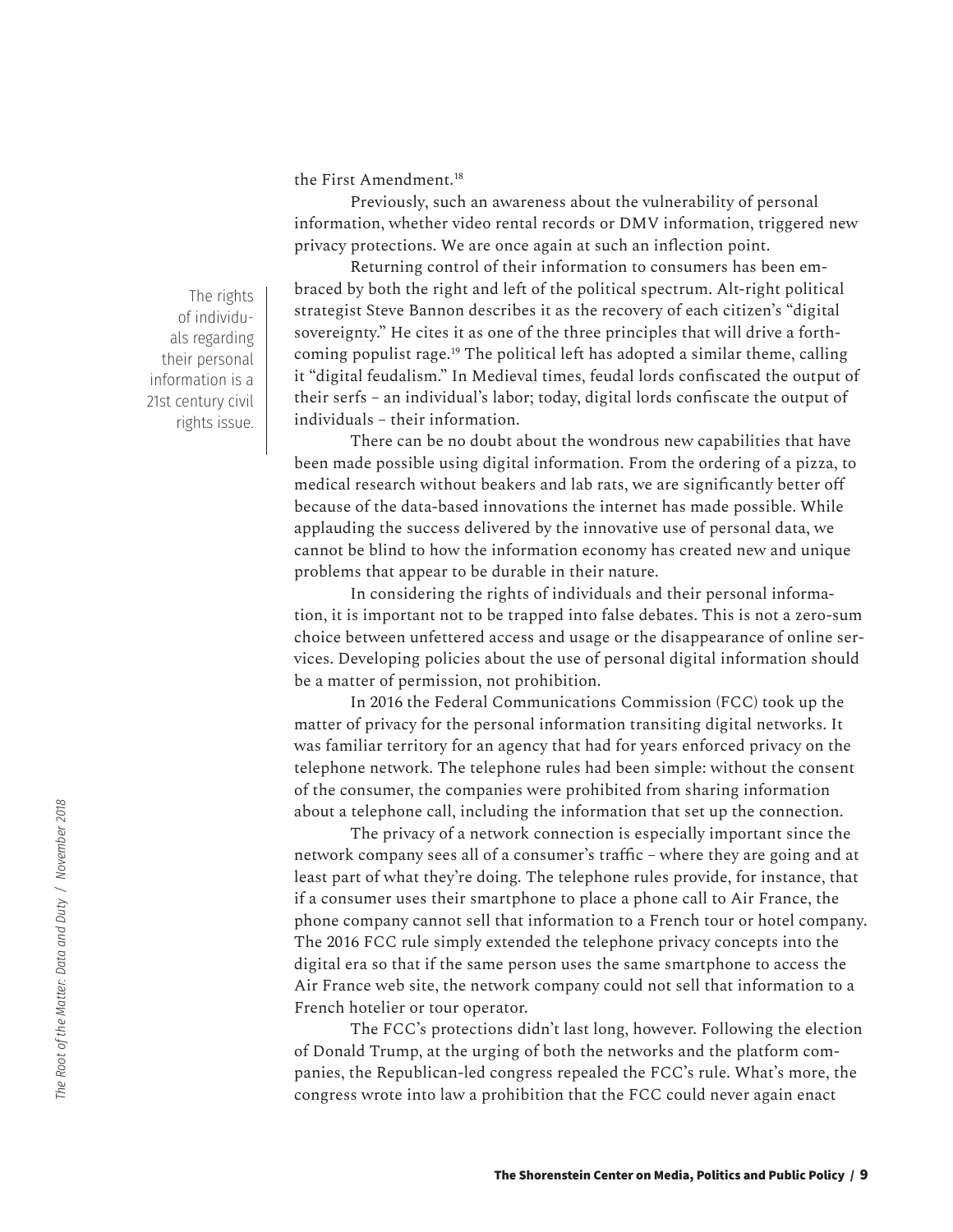similar rules.

When the Trump Administration and Congress repealed the FCC's privacy protections, the state of California stepped in. In 2018 the state legislature filled the void created by the digital companies' demand for no regulation. California consumers, at least, would have their own privacy protections. Immediately the networks and platform companies rushed to congress in search of a better deal that would preempt the state's action. The CEO of AT&T called on congress to "step up" and create privacy "rules of the road."20 The fact that his company had recently worked to repeal national rules for networks that could have been the model for rules for all others seemed to be an undiscovered irony.

Nonetheless, the call for uniform national rules applicable to the entire digital economy reinvigorates the debate over the components of meaningful privacy protections. The creation of online privacy protections for American consumers should be based on three building blocks: transparency, control and responsible forethought.

*Transparency:* Consumers should know what is being collected, how it is being collected, and how the information is being used, including what information is being stored for subsequent reuse. The digital companies, seeing the writing on the wall, have begun to embrace transparency, albeit under their own definition

But simple transparency is not a pure-play solution to the privacy challenge. The companies may now embrace what they call "transparency," but telling someone what you are about to do to them is not justification for the act itself. This is especially true when the digital companies can unilaterally change their data collection and usage policies simply by providing notice of the change.

Informing consumers about the data being collected is not absolution. Specific disclosure as to how the data is used and to whom it is available are essential to the meaningful enrichment of any transparency. Most important, however, is giving the consumer control over their own information and establishing for the companies specific expectations about their activities and responsibilities.

*Control:* Ninety-two percent of Americans believe companies should have to get permission before sharing or selling their online data.<sup>21</sup> Today socalled "consent" can be coercive (*i.e.,* unless you agree you can't use the app) or buried in thousands of words of legalese. Being able to "opt-out" after data collection has begun is not adequate privacy protection, it merely shifts the burden to the consumer to attempt to recover their own privacy.

As noted previously, there is a legal debate whether information about an American citizen is that individual's property. If two people have a conversation, for instance, who "owns" that information? When an individual has a digital interaction with a company, is that "conversation" treated similarly?

At the very least, however, the consumer should have control over

The creation of online privacy protections for American consumers should be based on three building blocks: transparency, control and responsible forethought.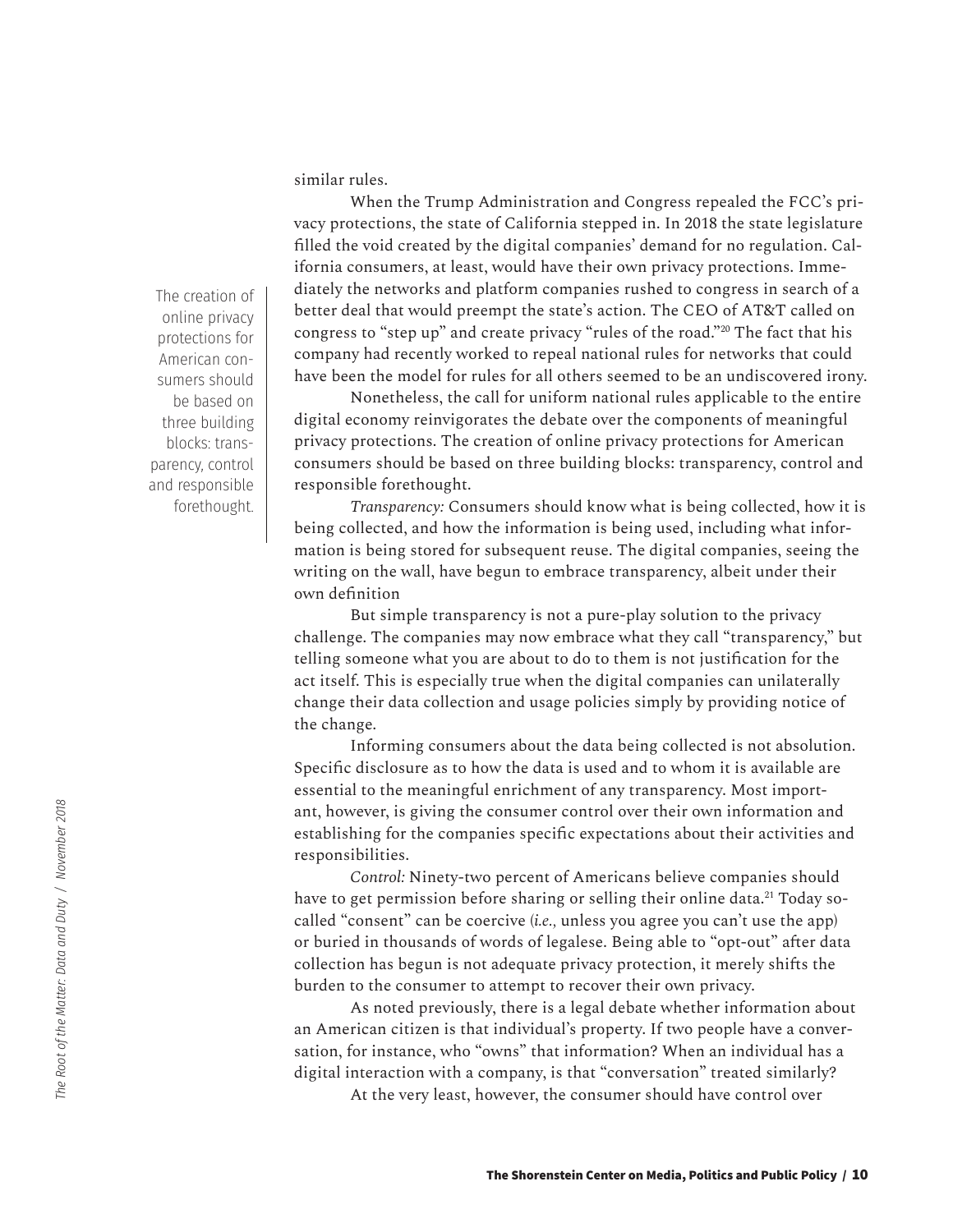whether the "conversation" takes place at all. This means consumers should have up-front opt-in control of what information is collected and how it is used.

Technically, the job of a microprocessor is to inexhaustibly collect and compute information. When coupled with the ubiquitous connectivity of the internet, the result is a tsunami of data that is created and collected whether it is needed or not. Because the cost of storing such data is virtually nil, and the potential to enhance that data with other data is remunerative, the temptation to collect more data than is needed for the operation of a product or service is intense. There need to be guardrails on the unlimited power of the technology to collect information and the unbridled incentive of companies to accumulate that information.

Consumer control of his or her information should also include the ability to move that information to a different platform or service. In the subsequent discussion of market control, we will explore such an activity's competitive effects. Part of the digital "conversation," however, should be the consumer's right to export information from one database to another.

The computer science that created the capability to invade personal privacy can also be harnessed to build tools that consumers could use to protect their privacy. The economic incentive to build such apps is absent, however, because it is the use of the information, not its protection that is remunerative.

It is possible, for example, to build a smartphone application that identifies all the information the device is collecting. Knowing this, the consumer can choose who should have access to that data, and on what terms. Some information, for example location data, is essential for the operation of a wireless network. Once such data exists, however, the phone company or the platform company that captured it is currently free to use it for other purposes. If that data's provenance is returned to the consumer, then the consumer can decide what those other purposes should be.

*Digital Forethought:* Mark Zuckerberg was candid in his congressional testimony when he said the design of digital platforms often proceeded without consideration of the effect of that design. "We didn't take a broad enough view of our responsibility," he told the United States Senate. <sup>22</sup>

What has been missing thus far in the internet era has been exactly that kind of planning ahead to identify the possible effects of a specific digital activity. Asking the question, "Do we understand the implications on personal privacy of what we are building?" should be a threshold question in the creation of digital services, not an afterthought.

When Facebook designed its Application Programming Interface (API) – the software that allows different programs to work together – its lack of forethought allowed companies such as Cambridge Analytica to access the personal information of 87 million consumers without their permission. To Facebook's credit, it subsequently improved its existing privacy design review process. The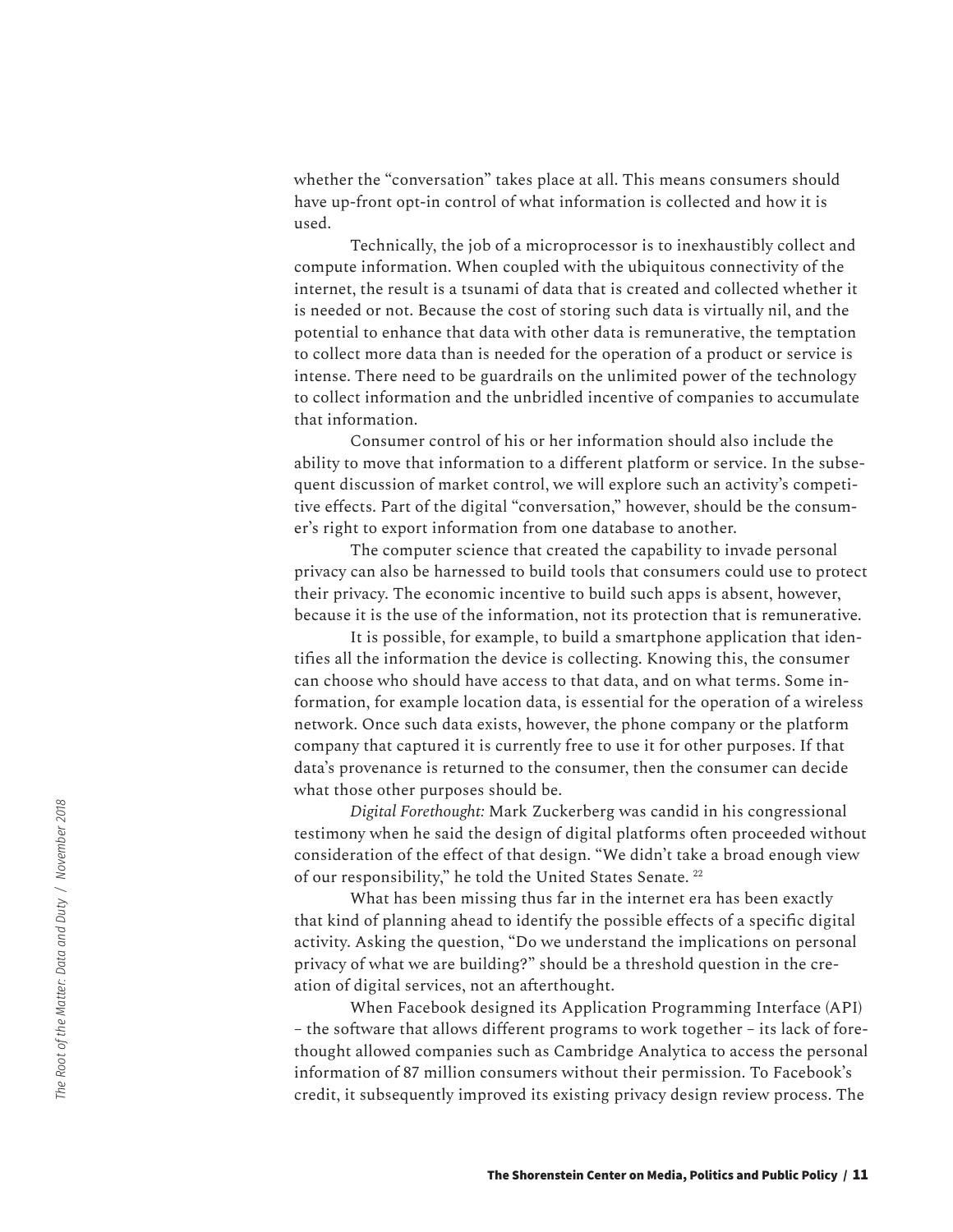fact that such consequences were not realized until after harm had been done is illustrative, however, of the importance of privacy being the default assumption in the application of digital technology.

Google promotes how, "Google products and features cannot launch until they are approved by the specialists in our Privacy and Data Protection Office."<sup>23</sup> It is a responsible step, but the issue remains as to what policies the office is following to make its determination.

Ann Cavoukian, Privacy Officer for Ontario, Canada, working with the Dutch Data Protection Authority, first surfaced the concept of "privacy by design" in the mid-1990s.<sup>24</sup> The European Union's General Data Protection Regulation (GDPR) incorporates the idea, also known as "data protection by design and default." It means that privacy protections should be embedded in digital designs from the outset as an essential component of what is being delivered. This also includes the responsibility to collect and store only the minimum amount of data that is necessary for the provision of the specific service.

### **Old Duties Made New**

Requirements for transparency, control and forethought aren't revolutionary. At their heart is the common law concept of the "duty of care."

Underlying the legal principle of negligence is the expectation of reasonable care being exercised to anticipate and mitigate the potential harm an activity might impose. Such a duty to care should be applicable to the activities of digital companies as they collect and exploit private information.1

Over 150 years ago, the world's first high-speed network, the railroad, imposed a similar set of challenges on its time. A boon to commerce and communications, the steam locomotive nevertheless brought with it adverse consequences.

The railroads, as state-chartered entities, were able to assert the state's right of *eminent domain* to confiscate the property of land owners for track rights-of-way. As the iron horse crossed the private property it belched hot cinders from its stack, some of which landed on the barns and hayricks being passed and set them ablaze. New risks were also created for railroad workers, individual citizens and animals around the tracks. The new network may have asserted property rights, but – like the new information realities of the internet – it had also created new responsibilities to mitigate the problems it was generating.

The standard of negligence – a duty of care – became the test. Had the railroad taken reasonable steps to mitigate the threats it had created? Had, for instance, a screen been installed on the smokestack to keep the hot cinders

Requirements for transparency, control and forethought aren't revolutionary. At their heart is the common law concept of the "duty of care."

<sup>1</sup> Harvard's Jonathan Zittrain and Yale's Jack Balkin have proposed making online platforms "information fiduciaries," with the responsibility to act in the consumer's best interest. It is a concept consistent with the duty of care.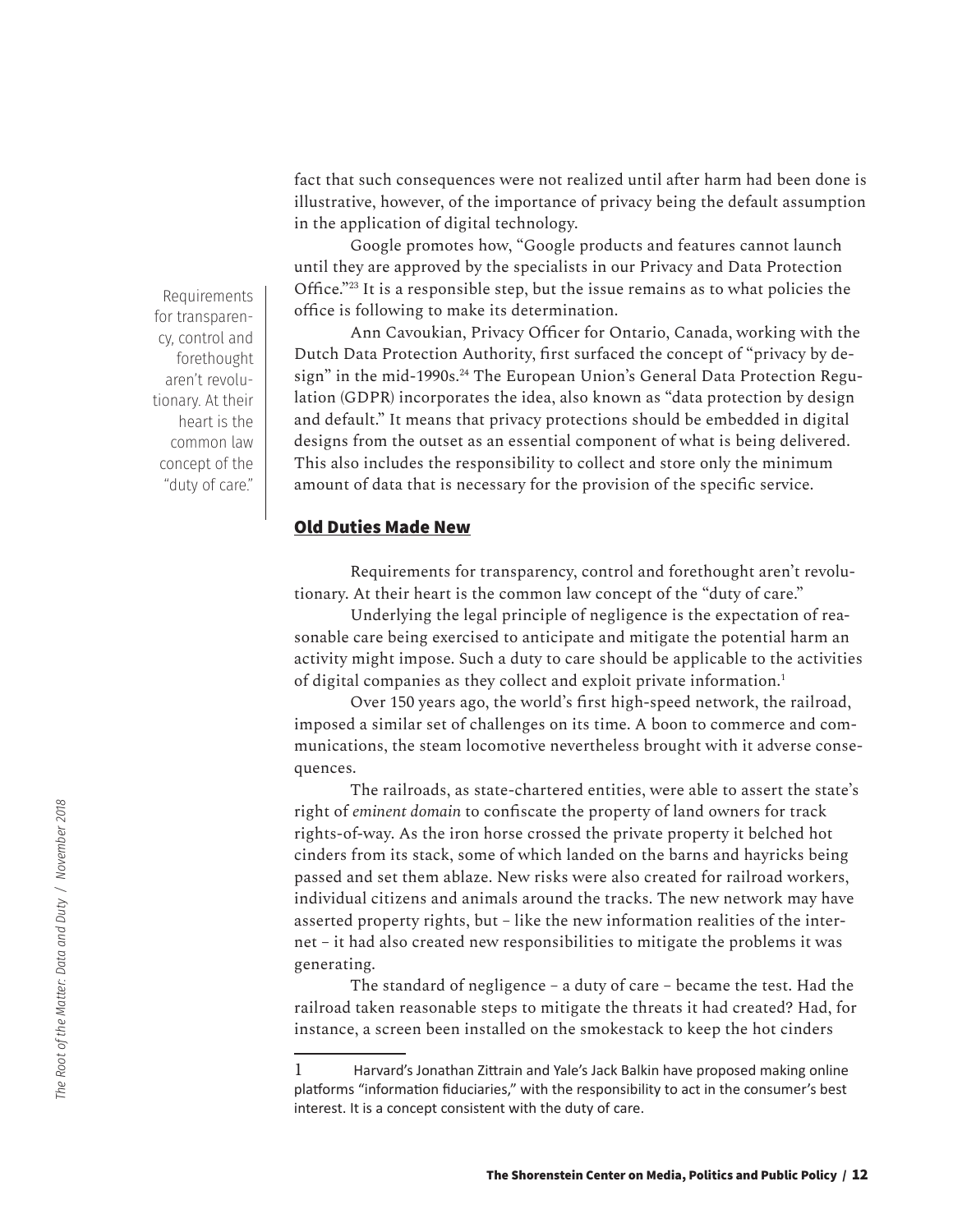#### from escaping?

The idea of a digital duty of care should similarly apply to the protection of individual data privacy. The topics that were just discussed define such a duty of care:

- · Simplified information about the consumer data being collected,
- True consumer control over the collection of their information, including its sharing with a third party,
- True consumer control over the usage of their information, including the right to review and edit appropriate information,
- Ending coercive collection that ties use of an essential service, or a service for which there is no competitive choice, to mandatory access to consumers' information,
- Product design that anticipates its effect on the privacy of users and collects only the data necessary for the product to function,
- Protection of consumer data after it has been collected and stored,
- · Consumer-activated portability of data stored in one database to another,

The activities of individual states such as California and international organizations such as the European Union have combined to incent the digital network and platform companies to overcome their previous antipathy towards privacy regulation and ask Congress to develop a standard national privacy policy. Of course, the companies want that policy to be "light touch" so as to allow them as much leeway as possible.

There already exists, however, a bedrock concept that should guide the development of such policies: the "duty of care." The roots of common law have established expectations as to our responsibilities to each other. New technology does not alter those responsibilities.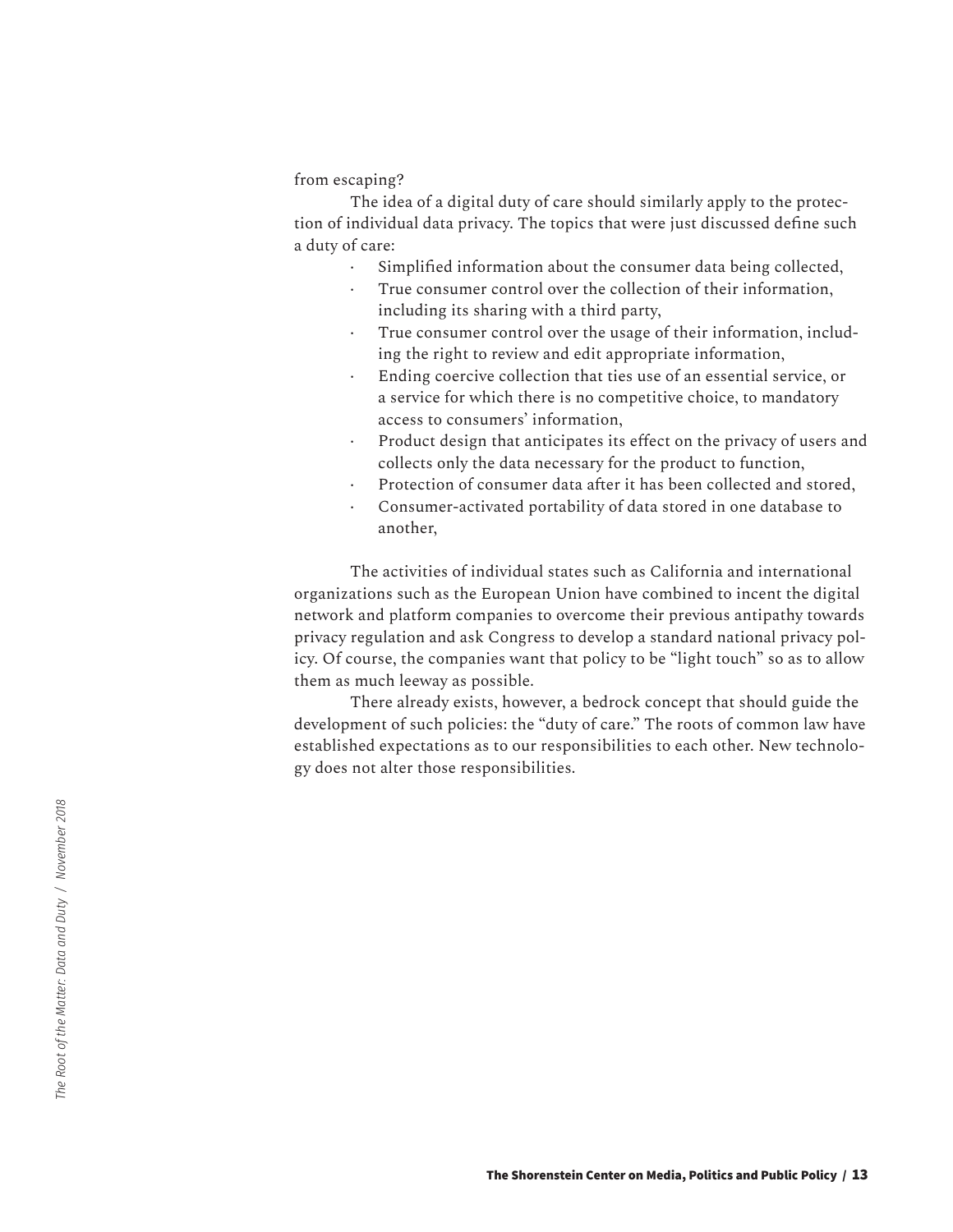## **The Economics of Information and Market Control**



"I wouldn't say the internet has failed with a capital F, but it has failed to deliver the positive, constructive society many of us had hoped for." - *Sir Tim Berners-Lee, father of the World Wide Web25*

The use of personal information is the entry drug to digital addictions and marketplace dominance.

The use of personal information is the entry drug to digital addictions and marketplace dominance. Internet companies have become addicted to the use of personal data to drive software algorithms for the highly profitable targeting of individuals. Because the specificity of these algorithms is determined by the depth of the data that goes into them, the companies that collect personal information have every incentive to lock it up for their own exclusive use and then to use the aggregated information as a tool with which to expand their power in markets.

The internet, a decentralized collection of interconnecting networks, early-on promised to bring freedom and choice – instead it has created a new centralized power to inexpensively capture information in a manner that tends toward the creation of new bottlenecks to the competitive functioning of the market. Common law long ago developed a concept to counter such bottlenecks: a "duty to deal." When someone controls access to a fundamental asset, they have an obligation to make that asset openly available, not for free, but as an asset whose openness can benefit all.

## **Digital Economics**

Digital technology has been brutal to the companies and workers of the 20<sup>th</sup> century. An astonishing 52 percent of the Fortune 500 companies at the end of the 20<sup>th</sup> century no longer exist.<sup>26</sup> The evolution of the world's most valuable companies from the turn of the century to today tells the basic story about the transition from industrial economics to information economics and the high profit margins made possible by digital technology.<sup>27</sup>

In the industrial economy of the  $20<sup>th</sup>$  century, to produce an additional product or to stock it on the shelves required a substantial additional investment. When GE wanted to build one more locomotive, it had to buy the steel and hire the workers to fabricate it. Exxon had to drill new wells and build or expand refineries. Walmart had to buy the products to increase its inventory. Citibank had to pay a price to acquire more money to lend.

The harbinger of the digital future at the turn of the century was Microsoft. Selling an additional piece of software was virtually costless; there was nothing new to build or acquire, just go to the file in which the item is stored and send a copy over the internet to the customer. The work on the product had already been done, and the internet delivery was virtually costless. It was an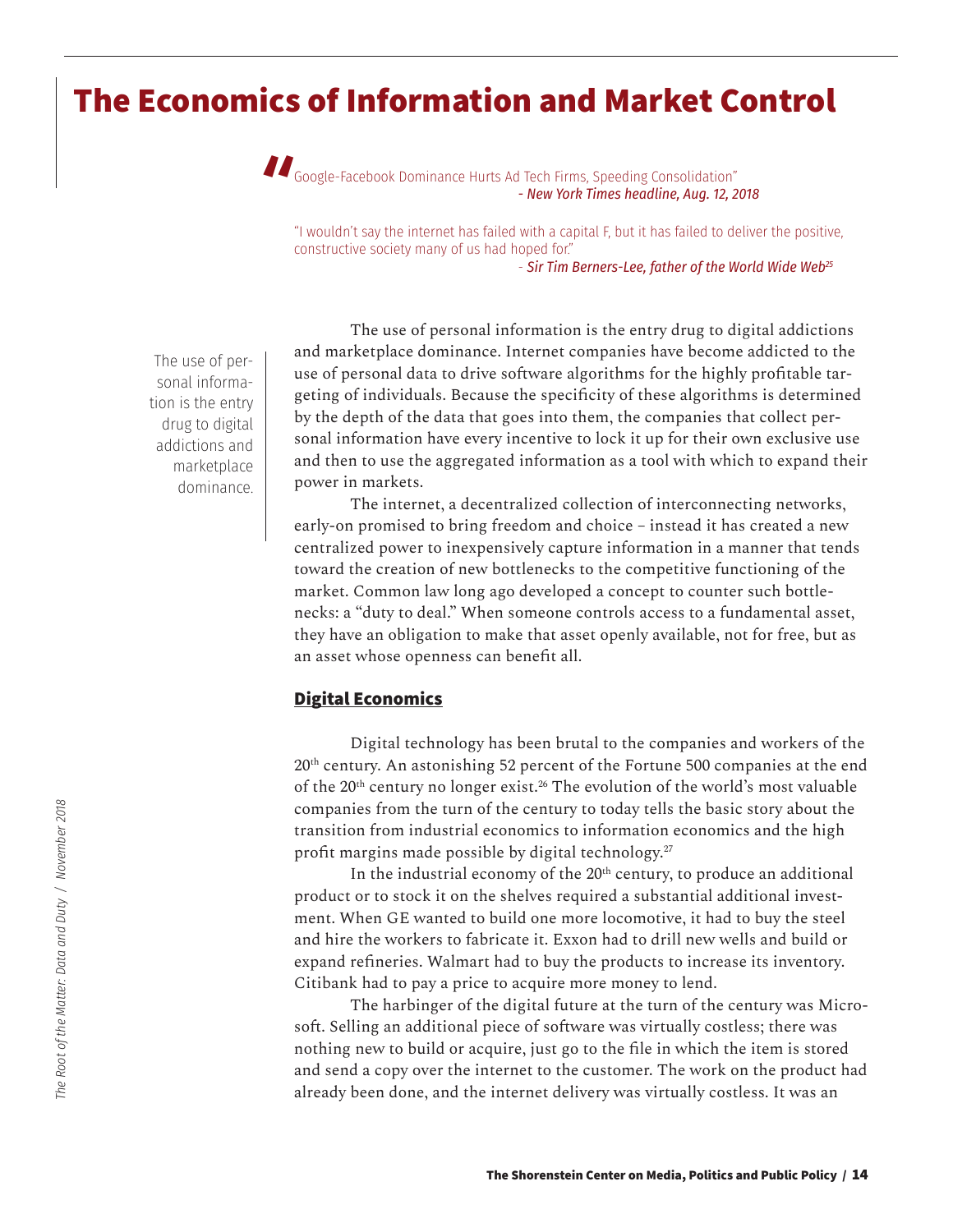early demonstration of how digital products have almost zero marginal cost.

The internet platform companies have improved that model even further. The business model at the core of the consumer-facing internet is premised on the virtually costless capture of digital information about individuals, then monetizing it through the delivery of targeted messages. Being able to pay virtually nothing for a product that generates sizeable revenue has to be the world's best business model.

What's more, unlike many industrial age goods in which the value of an asset tended to decrease over time, digital information shows implications of becoming more valuable as it is combined with other data to create even greater identification specificity. An industrial asset such as steel, for instance, would be stamped out into a fender that would begin depreciating. An information asset, in contrast, can appreciate in value when an algorithm combines it with other pieces of data.

The world's most valuable companies have successfully taken advantage of this digital redesign of economic activity. Apple, originally a 20<sup>th</sup> century hardware company, is also evolving to a digital platform (iTunes, App Store, iCloud, etc.) and its market capitalization has responded. Alphabet, the parent of Google, is the world's largest digital advertising company and gathers information through the world's leading browser, the number one mobile operating system, and the most popular search engine. The early pioneer Microsoft has also re-engineered itself into a data collection engine, building the collection of user data into its Windows10, for instance. Amazon simply knows more about our buying habits than anyone else. And, of course, the company that rounds out the top five most valuable companies in the world – Facebook – catapulted from a dorm room to such heights through the low-cost aggregation and high-value reuse of personal information.

## **World's Highest Market Capitalization Companies 2001-2018**



Being able to pay virtually nothing for a product that generates sizeable revenue has to be the world's best business model.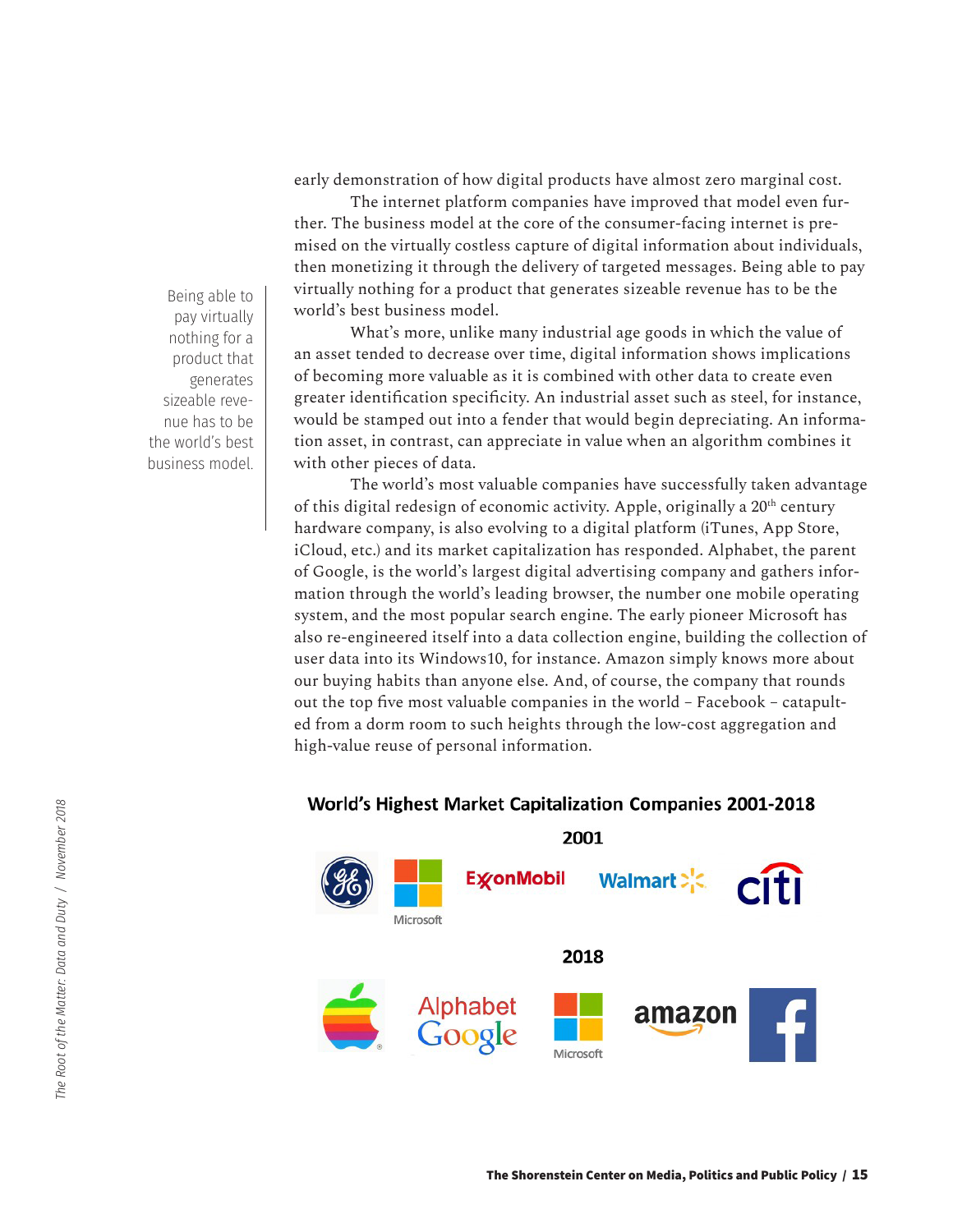The valuation of these companies reflects not only their low marginal cost/high marginal profit, but also their ability to use information dominance to achieve marketplace dominance.

### **Market Dominance**

The five most valuable companies in the world know, or profit by enabling others to know, specific information about each of us. Having aggregated this information, the data is hoarded to create a bottleneck that maximizes its value by controlling its usage.

Apple tells us it does not sell access to personal information. However, the apps that run on the Apple operating system do, and the revenue they generate is the company's fastest growing line of business.<sup>28</sup>

Google knows what people are interested in. Over 60 percent of all U.S.-originated search queries come through Google,<sup>29</sup> and Google's Android operating system that is used by 85 percent of the world's smartphones feeds even more information.30

Microsoft has been reinventing itself to monetize the information it collects about its users. The ubiquitous Windows10 operating system collects user data, and the Bing search engine, while a distant second to Google, still generates almost a quarter of all search queries and accompanying data.<sup>31</sup>

Amazon knows what you buy and uses that information to suggest what you should buy next. The result is a market mega force with revenue greater than Google and Facebook combined.32 Growing exponentially in online retail by harnessing information and scale economies, Amazon is creating the next generation of retail, integrating the information it controls across not just the web, but also social media and even brick and mortar physical outlets.

Facebook knows who you (and your friends) are. First, because you tell them as a condition of receiving service. Then Facebook adds to that data through ownership of four of the top five mobile apps – Facebook, Messenger, WhatsApp, and Instagram – and the information they generate. $33$ 

Digital companies transform this kind of aggregated personal information into market power by controlling access to that information. Google and Facebook, for instance, control 48 percent of local digital advertising.<sup>34</sup> This is not because they are a part of the local community, but because their ubiquitous collection allows them to know more about the members of the local community than even the neighbors. Knowing and controlling such information allows these aggregators to siphon advertising dollars from the local media.

The impetus to become such a bottleneck is as old as commerce itself. Since open markets are competitive markets, economic incentive pushes for profit maximization through competition-thwarting bottlenecks. What is different in the information era is the changed characteristic of the asset being exploited by the digital bottleneck.

Digital companies transform this kind of aggregated personal information into market power by controlling access to that information.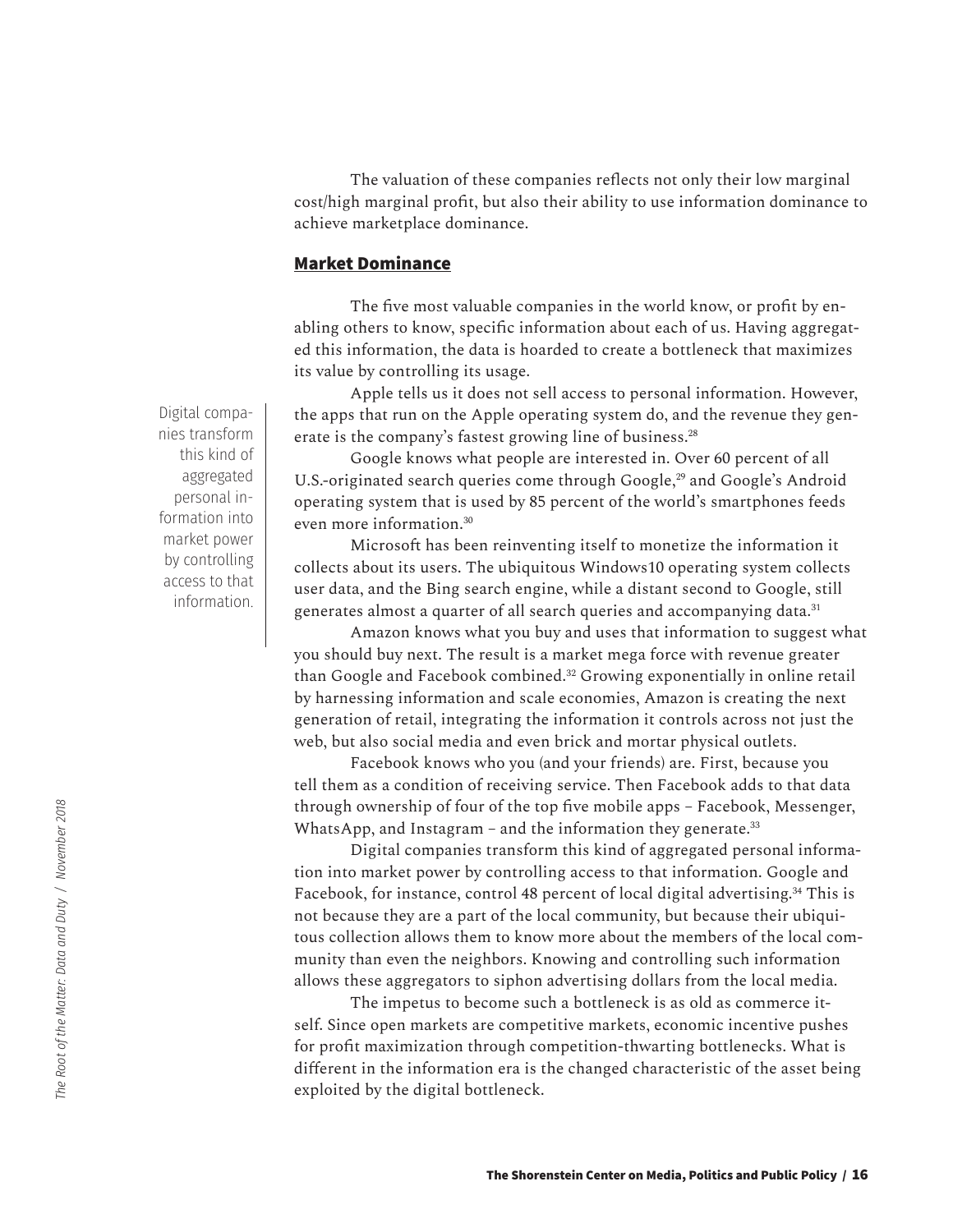In the offline world, demand is created by new design or new features. In the online world, the aggregation and control of data not only drives demand, but also becomes a winner-take-all tool that can diminish competition.

The use of industrial era raw materials was typically a use-once-and-itsgone activity. The coal that powered the factory was of limited reuse value. The digital raw materials that power the information era tend to be a store-and-useoften asset that demonstrates an ability to appreciate in value as it is combined with other data to provide an ever-more granular description of reality.

Like their industrial counterparts, digital companies enjoy the benefits of scope and scale economies on the supply side. What has changed is that they also enjoy control on the demand side of the marketplace through the exercise of what economists' call "network effects."

Network connectivity has always been a matter of network effects – how the value of a service increases as its users expand. The first telephone was useless until there was another telephone with which to connect. Each additional telephone connected to the network further increased the value of the network – the "network effect." The addition of an incremental user of a digital service has a similar value creation effect. In the digital world, however, network effects are magnified. Not only does each additional user improve the experience for other users, but it also increases the economic value of the platform because the data the incremental user generates further enriches the targeting capabilities of the data the company already has.

The demand for data is driven by the precision of the data. Since targeting precision increases with the amount of data available, those able to enjoy network effects to increase their targeting capability can increase the demand for their product while decreasing the demand for others that do not have such large databases and thus lack such precision.

In the offline world, demand is created by new design or new features. In the online world, the aggregation and control of data not only drives demand, but also becomes a winner-take-all tool that can diminish competition.

Facebook and MySpace, for instance, were competitors in the early days of social media. Facebook ended up winning an industrial age-style contest for a better user experience. That win allowed network effects to kick in that created a data domination machine that assured no other company could challenge Facebook.

The first flywheel in the dominance engine is how as more users came on Facebook they generated more information. This additional data, in turn, enriched the company's targeting ability. By using that targeting to give users what they like, those consumers stayed on longer, were exposed to more paid messages, and in doing so created more information, which improved the targeting. It was an ever-repeating virtuous cycle. If today a new Mark Zuckerberg wanted to challenge Facebook the way the original Mark Zuckerberg took on MySpace – *i.e.,* with a good old-fashioned better product – the effort would require equivalent targeting precision attainable only through equivalent network effects.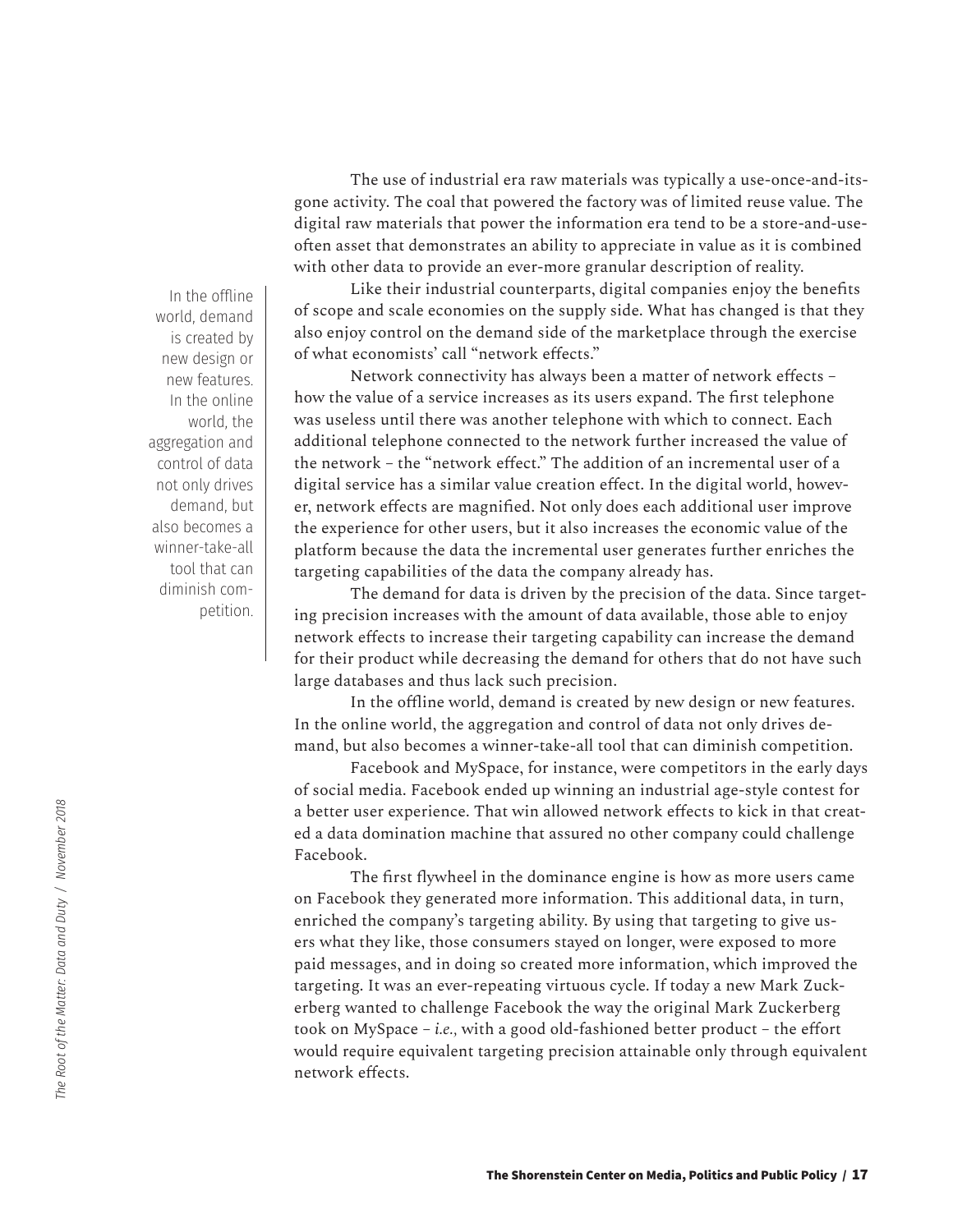The second flywheel of the dominance machine is the cash stockpile it makes available to buy off the competition. If a new company starts to succeed with a new idea that could threaten the incumbent, the big companies either exploit their large databases to power a copycat service with greater precision, or use their immense economic muscle to simply acquire the startup and fold it into the juggernaut. Facebook even purchased a company called Onavo whose software tracks web traffic to identify new services that might threaten Facebook.

Using Onavo, for instance, Facebook was able to quantify how Instagram was a threat. As one tech journalist observed at the time, Facebook "knew that for the first time in its life it arguably had a competitor that could not only eat its lunch, but also destroy its future prospects."35 Facebook paid \$1 billion to purchase the two-year-old company, bringing it under the corporate tent before Instagram could grow into a serious challenger. Enriched with Facebook's data, Instagram has become an important source of Facebook's growth.<sup>36</sup>

The dominance engine rolls on as data repositories fuel the expansion of these companies into new heretofore competitive markets. Amazon, for instance, uses information about who buys a particular genre of book to inform production decisions for its Prime Video service, available to those who pay an annual fee for free shipping. Not only do Prime subscribers buy 3-4 times as much as non-Prime customers, $37$  but also each transaction – whether for books or razor blades – further enriches data about the individual customer, pointing the way to other activities in which the data can be applied. When Amazon's data on each of us takes them into the grocery business, as it did with the \$13.4 billion acquisition of Whole Foods, the power of data dominance to potentially control markets only grows.

Controlling markets by controlling data could extend into controlling the future. That the dominant platform companies are heavily engaged in the development of artificial intelligence (AI) comes as no surprise. Already AI applications such as predictive text, voice commands, and facial recognition expand the dominance of the companies. But when AI is recognized as nothing more than the algorithmic manipulation of huge amounts of data to reach a highly probable conclusion, then those who possess such huge amounts of data stand to dominate AI and the future it represents.

Today, digital companies aggregate data about past actions to influence future decisions. When that aggregated data becomes the input to artificial intelligence, the companies that dominate data have an open pathway to dominate the automation of our lives.

Digital dominance begins with vast amounts of unshared data. In the industrial era, rules were established to protect marketplace competition by preventing market dominance. How to protect and promote competition in the information era is our new challenge.

Controlling markets by controlling data could extend into controlling the future.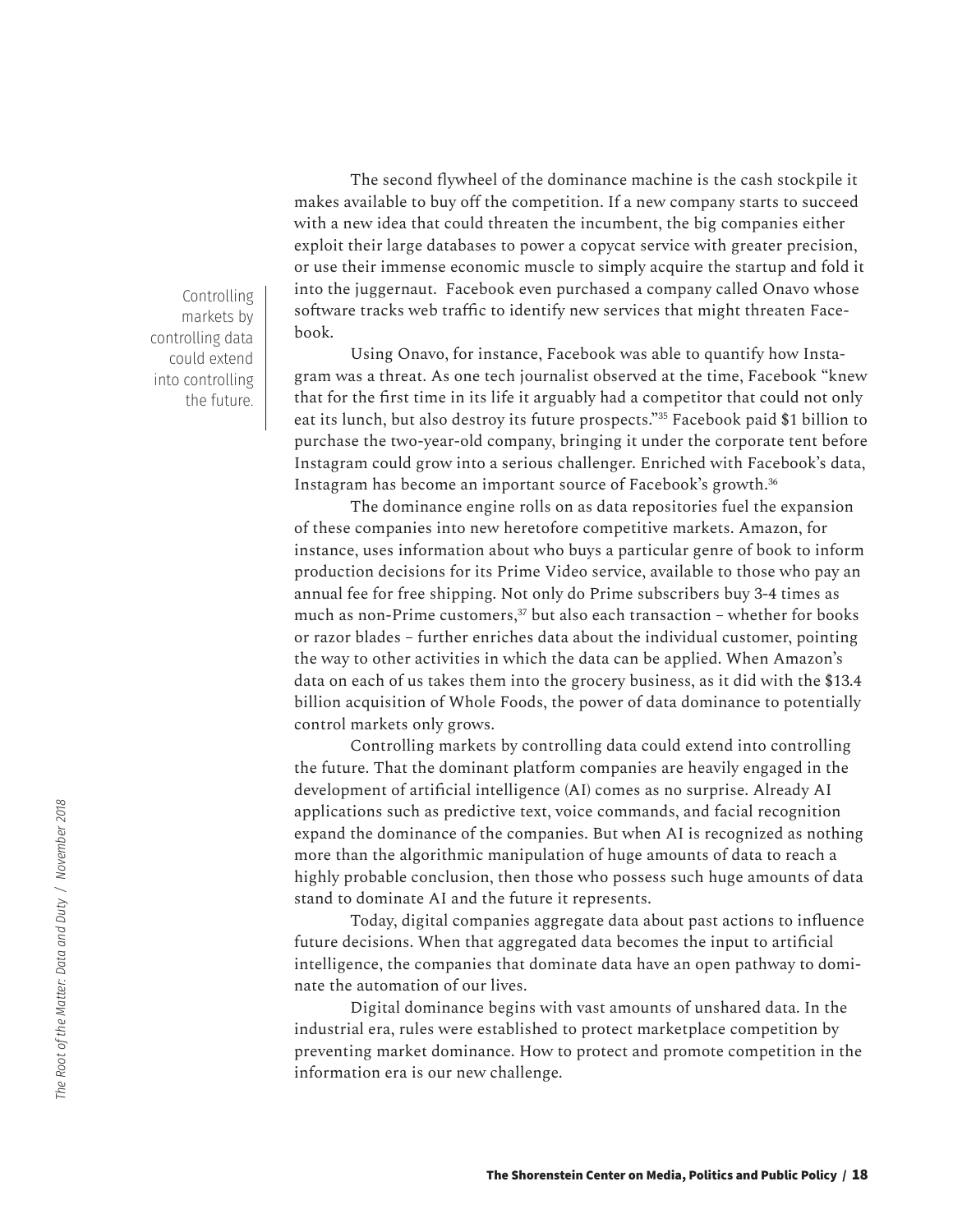## **The Principle of Openness**

The internet was designed to be an open network. Based on open protocols, a "network of networks" was created in which any computer or network could become part by simply following a common set of rules.

The technical rules that enable the internet were themselves collectively developed in an open process. The so-called "multistakeholder process" gave everyone a seat at the table and managed for consensus. After creating the internet the open development process continued for the network's technical standards, but fell apart for the commercial operation of the networks and the platforms using the network. Those who benefitted from the network's technological openness created their own closed business models.

The name "internet" itself – a shortened version of the original term "internetworking" – connotes the essentiality of digital information being able to move freely. Prior to the standards of the internet, there were multiple incompatible digital networks, each using proprietary protocols to create a business operating within a company-controlled "walled garden." Internet Protocol (IP) tore down those walls by creating a common *lingua franca* for the operation of digital networks.

While the internet itself results from the strict adherence to operational rules, there are no similar rules for those who connect to the internet and take advantage of its openness. At one end, an internet that is open in its "middle mile" as it knits together diverse networks into a whole, becomes closed in the "last mile" to the consumer. At the other end, the platforms that feed into the internet close off both their information and the secret decision-making of their algorithms.

The nondiscriminatory openness that created the world's most important network thus falls prey to gatekeepers whose business plan relies on the ability to close their assets in order to discriminate. The networks and platform services that today connect to the internet have exploited its open distributed digital architecture to reconstruct the kind of walled gardens the technology of the internet was designed to abolish.

On the network side, the wired and wireless networks that deliver users the last-mile to and from the internet won a decade-long net neutrality battle when the Trump FCC abolished the agency's 2015 Open Internet Rules. The companies are now free to discriminate amongst the traffic that openly arrives from the internet.

The absence of net neutrality means the traffic that has travelled the open middle mile of the internet on a non-discriminatory basis can suddenly hit a wall where the last mile networks can discriminate to favor one piece of traffic over another. When a wireless network company, for instance, delivers video content from a service it owns for free, while charging consumers data

The nondiscriminatory openness that created the world's most important network thus falls prey to gatekeepers whose business plan relies on the ability to close their assets in order to discriminate.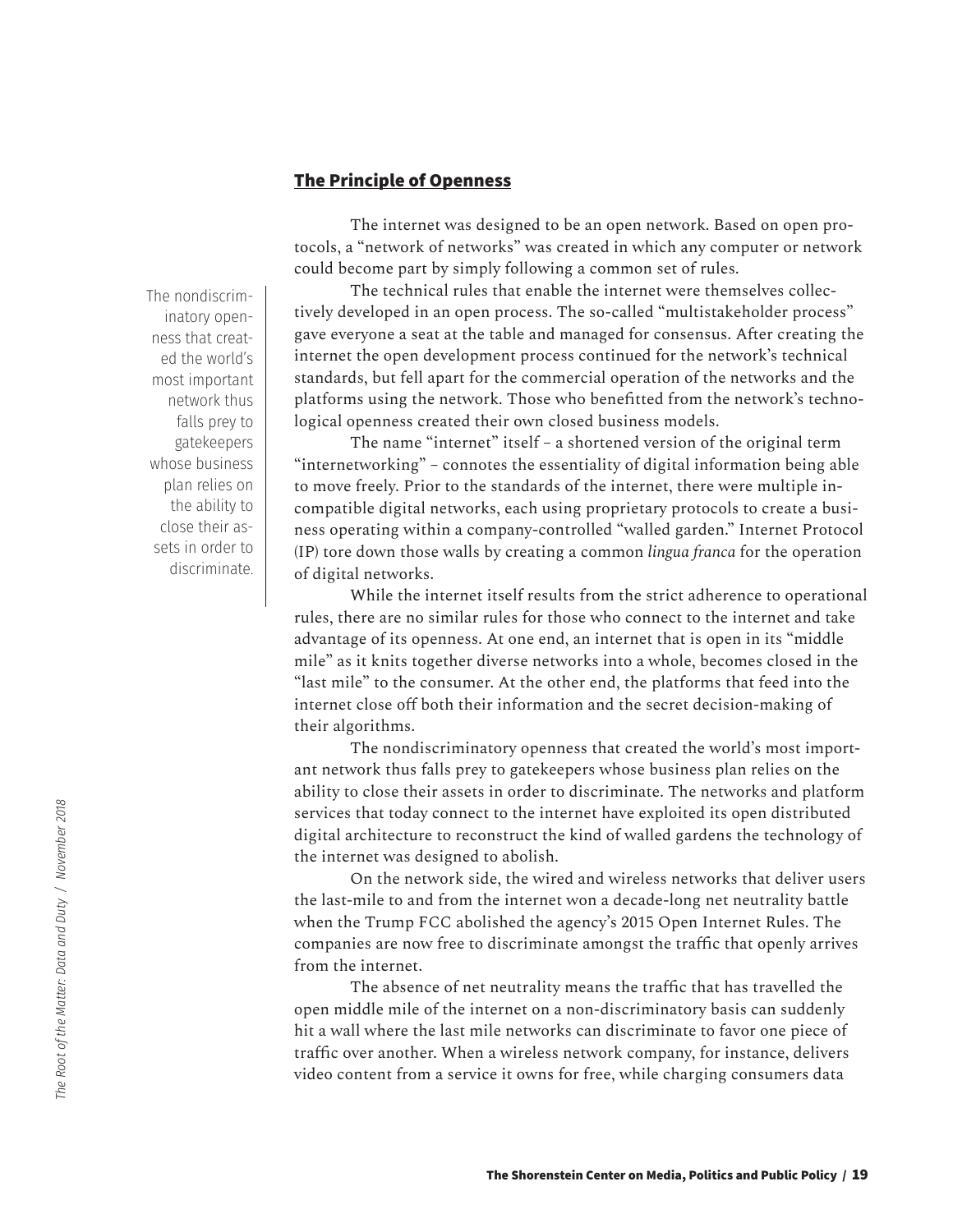rates to use a competing service, it has closed the openness of the internet that delivered both data streams without discrimination.

At the other end of an internet connection, the openness of the middle mile and the *lingua franca* of IP allows platform services such as Google or Facebook to easily reach consumers and siphon their data. Then that data is locked up behind the closed protocols of those platforms. These companies lobbied strenuously for net neutrality rules to keep the last mile open to consumers, yet they close their own activities in order to practice their own form of discrimination.

Openness is the proven initiator of innovation. Arguably, the internet's very existence is the result of opening up assets – both patent and network assets – that were being hoarded by a dominant company.

AT&T, the dominant network for most of the last century, created Bell Laboratories to research new technologies. It became one was one of the world's great centers of innovation. The laser, cellular phones, the solar cell and other technological breakthroughs happened at Bell Labs. But because AT&T controlled the patents protecting these developments, many discoveries were kept locked away lest they conceivably impact the core network telephone business.

In 1930, for instance, a Bell Labs engineer named Claude Hickman developed magnetic tape and built the first telephone answering machine. AT&T ordered cancellation of the project because management feared that the ability to leave a message would decrease the number of telephone calls.<sup>38</sup>

In 1956 AT&T settled an antitrust suit filed by the U.S. Department of Justice. One of the terms of that consent decree was AT&T's agreement to license its patents. The approximately 8,600 pre-decree patents would be licensed for free, while those that followed would be open upon payment of a reasonable fee.39

Included among the patents were two technologies seminal to the development of the internet: the transistor and the modem. The transistor – a small sandwich of silicon and resistors – replaced the vacuum tubes being used for on/off binary switching in the era's giant computers. Had it not been for the compulsory licensing of the AT&T patents, the development of increasingly smaller and more powerful microprocessors – the heart of the internet – by companies such as Intel would have been much more problematic. Gordon Moore, a co-founder of Intel, described the requirement that AT&T open its patents as, "One of the most important developments for the commercial semiconductor industry," a decision that allowed the semiconductor industry "to really get started."<sup>40</sup>

The transmission of the internet's digital signals also was a result of openness policies. AT&T had developed modem technology that converted digital signals to analog so they could be transmitted over the telephone network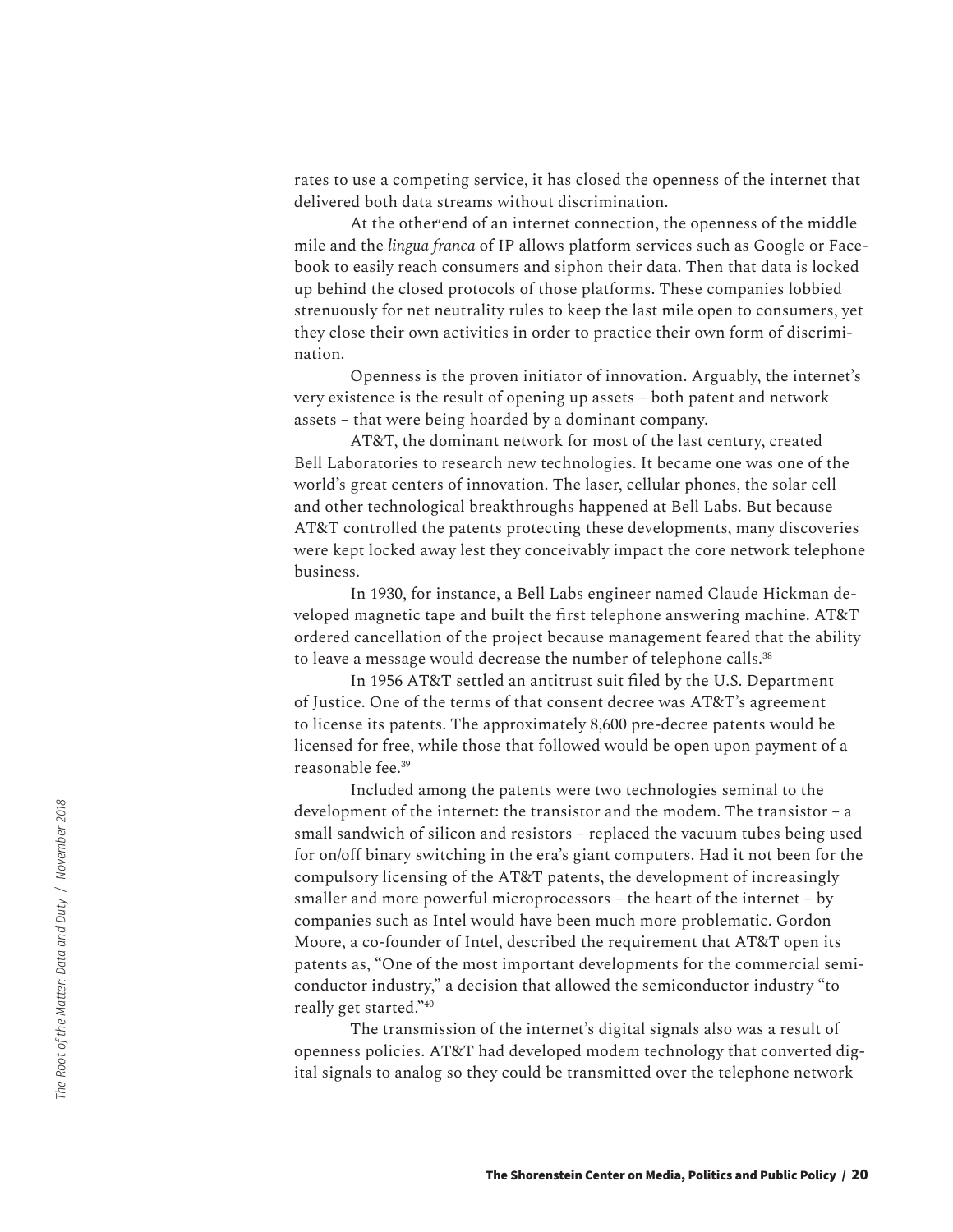(the word "modem" is a contraction of **mo**dulate-**dem**odulate for its ability to turn digital pulses into analog signals and back again). While the consent decree may have opened access to the modem technology, AT&T refused to allow non-AT&T devices to connect to the network. A U.S. Court of Appeals decision overturned the FCC rule protecting this practice in the 1956 *Hush-a-Phone*  decision. The openness of the patents thus joined with the openness of the network to create the technology and the environment that birthed the internet.

As the dominant companies of the digital era hoard their assets, the application of remedies similar to those imposed on AT&T in the mid-1950s is getting a new look. The opening of AT&T's patents encouraged innovation and competition; the opening of closed digital assets, it is argued, could have a similar effect. Such a mandate to open key digital assets in the public interest is a challenging undertaking. Security and privacy issues would need to be addressed as a duty to deal does not override the responsibility to secure an individual's privacy.

Yet, there are examples of government mandating the opening of proprietary databases with consumer consent. In the U.K., for instance, open banking regulations require the nine largest financial institutions to allow third-party access to their customer information databases through an open and secure application programming interface (API).<sup>41</sup> The consumer's digital information remains an asset of the financial institution, but access to the bank's database is made available to third parties so they may develop new services. A third-party app, for instance, can now aggregate an individual's multiple accounts (banking, checking, credit card, mortgage, etc.) into a single database to better understand options and rationalize costs without having to be satisfied with whatever the bank is offering. In another application of the new rule, a competitive service can access the database of financial institution to send and receive payments that previously could only be done through that institution. The initiative is overseen by the Open Banking Implementation Entity (OBIE) which the government required the financial institutions to create.

In the United States, long before the issue of dominant digital databases, the FCC told mobile phone companies they could not hoard the phone numbers assigned to their customers. Previously, the companies used their control of the phone number to discourage consumers from enduring the "tell all your friends" hassle of switching to another company and being forced to use another phone number. When the FCC forced the companies to open their databases to allow a number to be ported from one carrier to another, consumers were empowered and competition increased.

The concept of openness for fundamental economic assets is not revolutionary; we have seen it before in history – multiple times.

The concept of openness for fundamental economic assets is not revolutionary; we have seen it before in history – multiple times.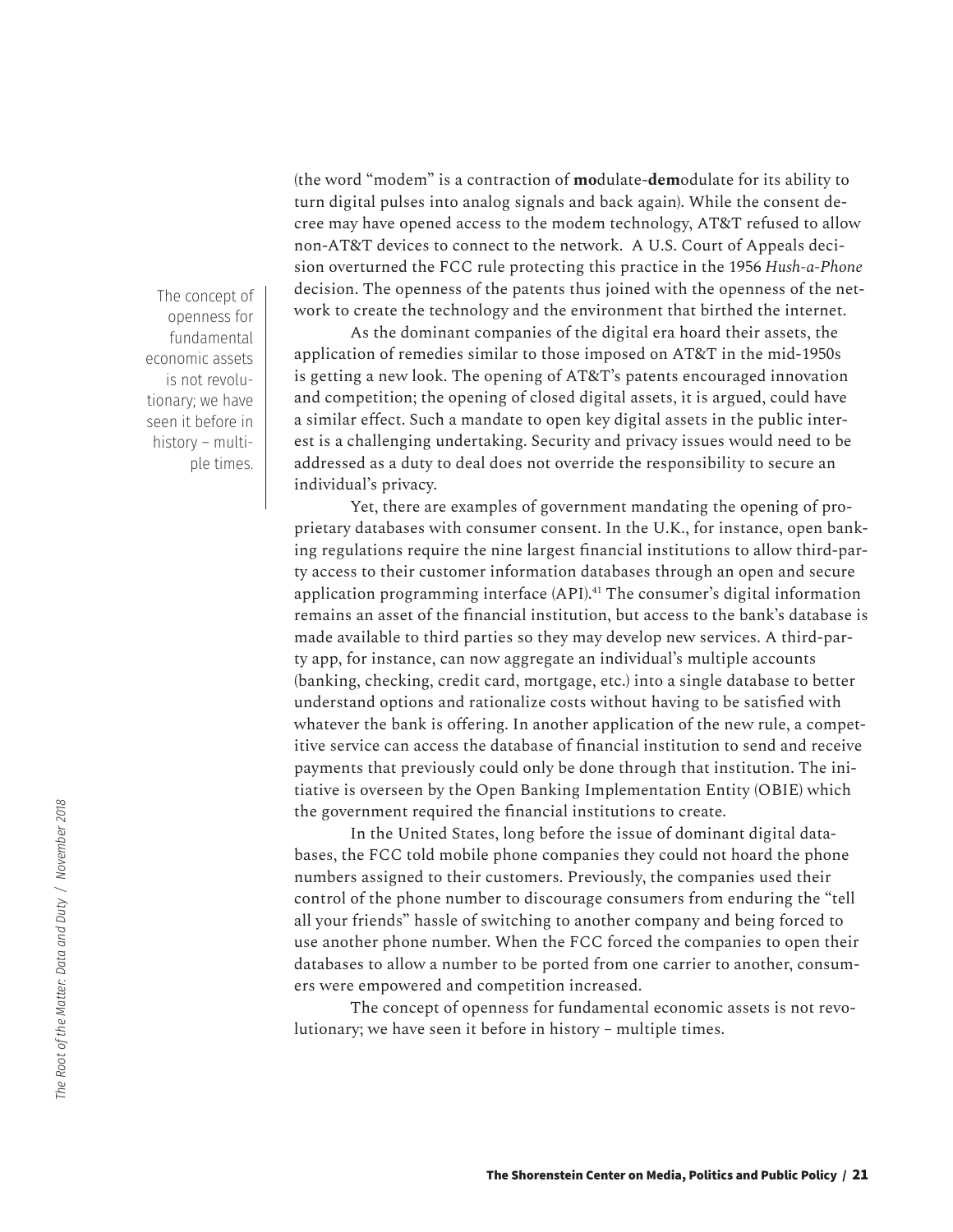## **Old Duties Made New**

As our ancestors came to grips with the new technologies of the mid-19th century, they embraced the common law precedents.

The establishment of common law principles helped 15<sup>th</sup> century England emerge from medieval feudalism. One of the basic concepts developed in the common law was to open access to bottlenecks through a "duty to deal." Fundamental activities – a hostelry or a river ferry, for instance – had the responsibility to accept all comers, not just those the proprietor chose to serve. The internet is the 21<sup>st</sup> century river ferry: a fundamental activity upon which depends the economic activities of others. Similarly, just as the ancient innkeeper controlled access to food that should not be denied others, the digital platform companies control access to the data sustenance of the digital economy.

 Such common law responsibilities enabled the mercantile era to bloom in the 16<sup>th</sup> through 18<sup>th</sup> centuries. Even the era's leading free market advocate, Adam Smith, made it clear that government-imposed rules were essential if there was to be effective operation of free markets. It is all too often conveniently forgotten that Smith's "invisible hand" needed ground rules in order to successfully operate.

As our ancestors came to grips with the new technologies of the mid-19<sup>th</sup> century, they embraced the common law precedents. The duty to deal became a foundational concept of the industrial era. The Pacific Telegraph Act of 1860 required telegraph companies to carry all message traffic in the order received.42 The same non-discriminatory access was applied to railroads by the first federal regulatory agency, the Interstate Commerce Commission (ICC). The dominant networks that defined the industrial revolution thus had the same kind of open access, duty to deal obligations as did medieval innkeepers and ferrymen. When the telephone network came along, it too had a duty to deal.

The 2015 Open Internet Rules of the Federal Communications Commission (FCC) extended the centuries old common law concept to the last mile internet service providers. While, unsurprisingly, the networks opposed such openness, the digital platform companies argued that such non-discriminatory access to the fundamental asset of a broadband connection to consumers was essential and should be open.

For 600 years the simple, yet irrefutable concept that the proprietor of a fundamental asset has a duty to make it available has stood the test of time and technology to remain valid today. While digital technology has redesigned the nature of bottlenecks, nothing has repealed the incentive behind the creation of such bottlenecks, nor the public interest remedy to their abuses.

*For Networks* the duty to deal means first come, first served nondiscriminatory access. The ferryman's duty to carry something across the river is no different than the telegraph, railroad, and telephone networks' duty to carry all comers indiscriminately. The concept promoted by today's internet service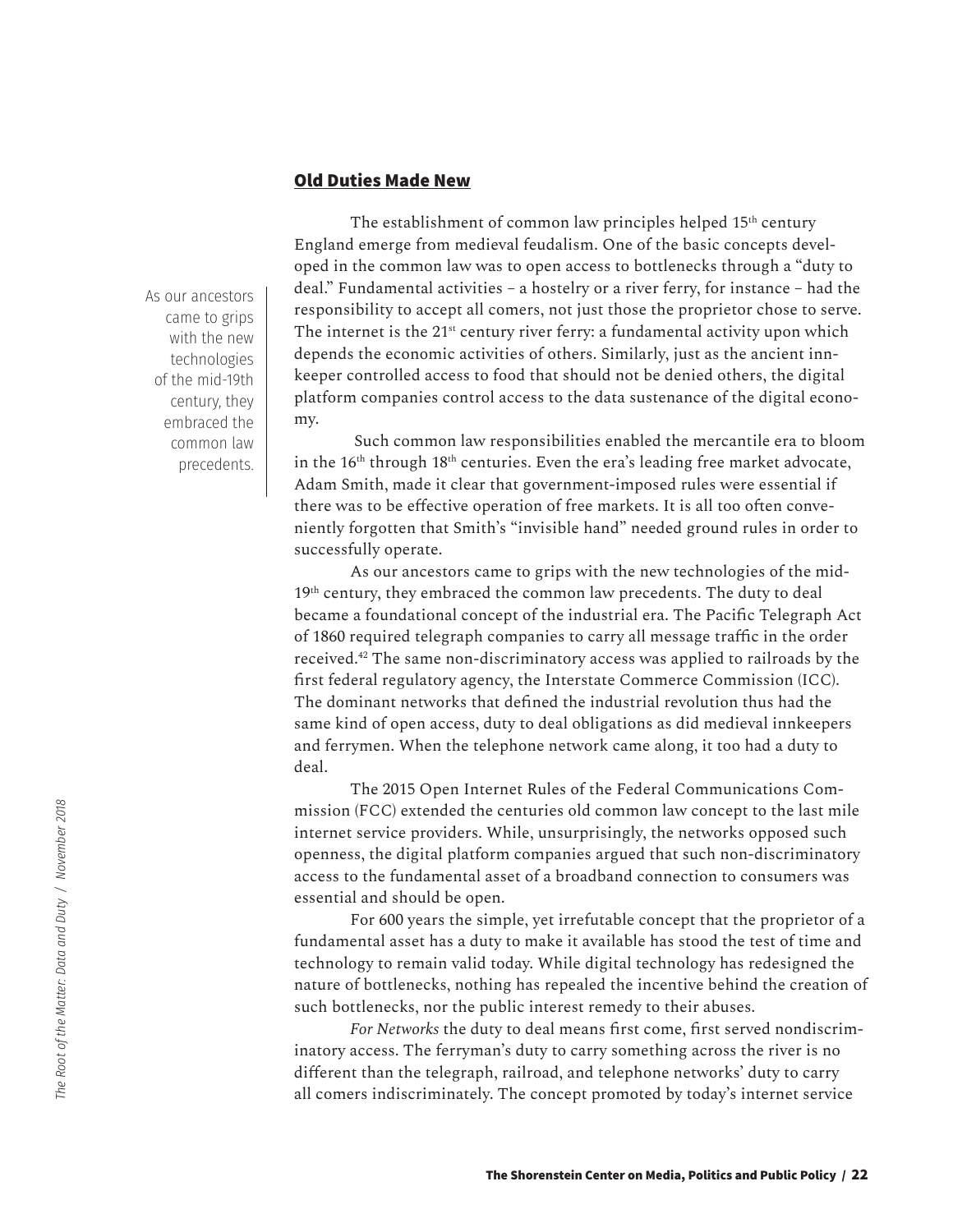providers that "digital is different" flies in the face of that history: network bottlenecks may enrich the perpetrator, but they certainly do not serve the public interest. Arguments that a duty to deal inhibits investment have been raised with every new technology and repeatedly proven self-servingly specious.

*For Platforms* the duty to deal means the inability to hoard a fundamental asset to the detriment of society. The medieval innkeeper was not required to feed travelers for free, but he was required not to withhold the sustenance he had collected and prepared. The innkeepers of the internet era are the platform companies that collect, aggregate and allocate digital information; like their analog predecessors, they are free to profit from their services, but the services must be openly available.

## **"Permissionless innovation" was made possible by rules**

The companies benefitting from the digital revolution have sowed the idea that rules would hold back their magic. The secret behind their wonders is "permissionless innovation," they argue. It becomes the mantra whenever government oversight is proposed. The magic conjured by these innovators would somehow be broken if digital networks and platforms had to comply with regulatory oversight.

"Permissionless innovation" is a brilliant public relations moniker. It conjures up visions of faceless, small-minded bureaucrats deciding upon on the innovations of visionary entrepreneurs in a garage. It is, of course, a fictitious construction.

It was rules that allowed these companies to exist in the first place. The digital companies are sticklers for adherence to the technical standards of the internet. Without those rules, the low-cost collection of personal information would not be possible. Without those rules, the low-cost distribution of new digital creations would not exist.

While rules may be essential to protecting the backbone operations of the digital companies, rules suddenly became innovation killers when it comes to protecting the rights of the companies' consumers or the benefits of competition.

Applying the common law concepts of a "duty of care" and a "duty to deal" is to establish corporate responsibilities, not permission bureaucracies.

There is no governmental "permission" required to collect personal information. There should, however, be a responsibility to the consumer whose information is being collected and exploited. It is a "duty of care" about the effects of those activities on the wellbeing of the individual consumer and the public at large.

 There is no governmental "permission" required for networks to offer new and expanded services to consumers. There should, however, be a responsibility for the modern ferry to the internet to serve everyone. It is a "duty to

"Permissionless innovation" is a brilliant public relations moniker. It conjures up visions of faceless, small-minded bureaucrats deciding upon on the innovations of visionary entrepreneurs in a garage. It is, of course, a fictitious construction.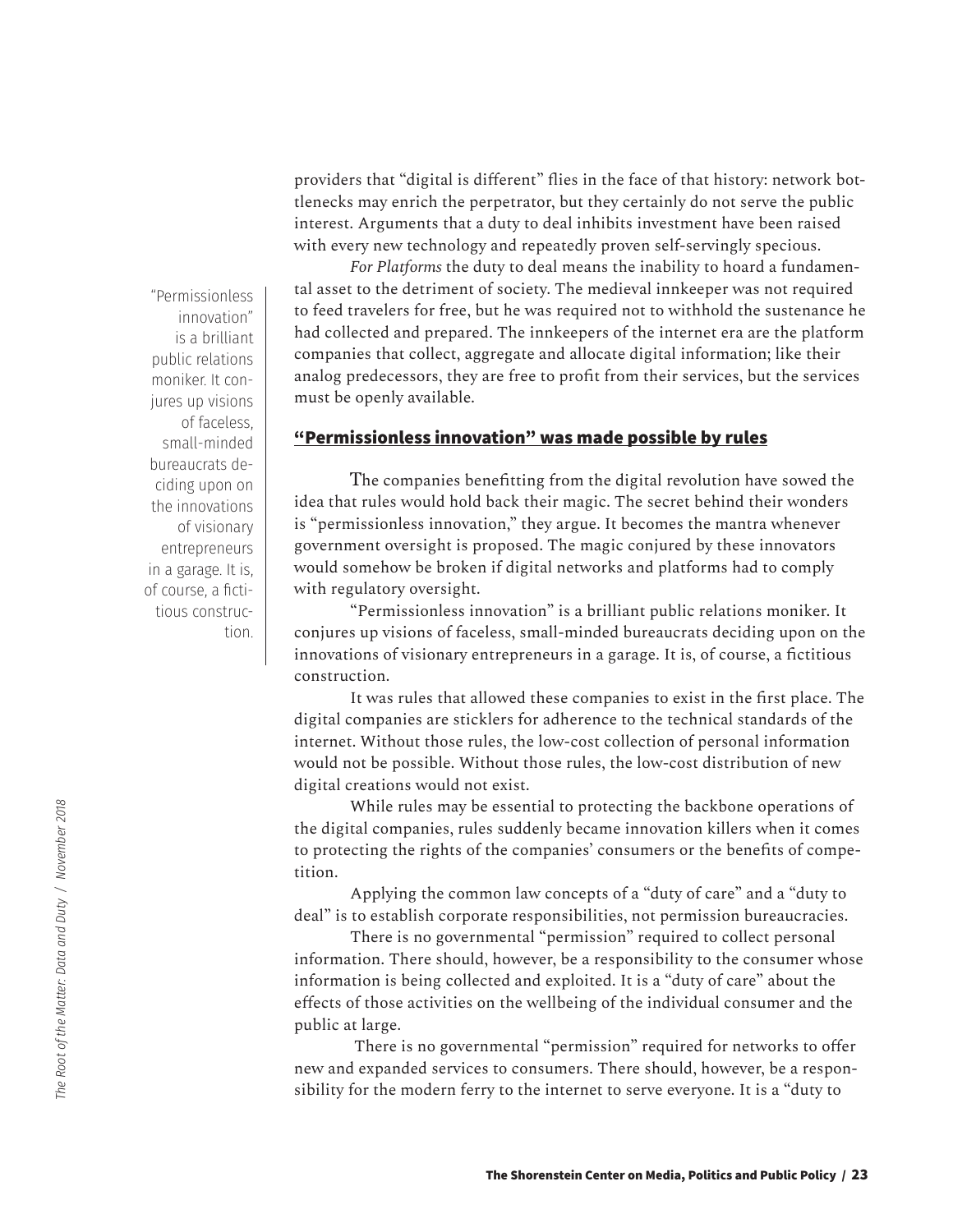deal" in a just and reasonable manner.

In the late 19<sup>th</sup> and early 20<sup>th</sup> centuries, as industrial capitalism took hold of the economy, it became important to protect capitalism by protecting consumers, workers and competitive markets. Now, in the early 21<sup>st</sup> century, it has become necessary to similarly protect internet capitalism, consumers, workers and competition.

For over six centuries simple, direct and decipherable common law concepts have governed economic affairs. The transformation of those economic affairs from analog activities to digital activities has not transformed the responsibilities of those who harness the new digital technology to provide new services.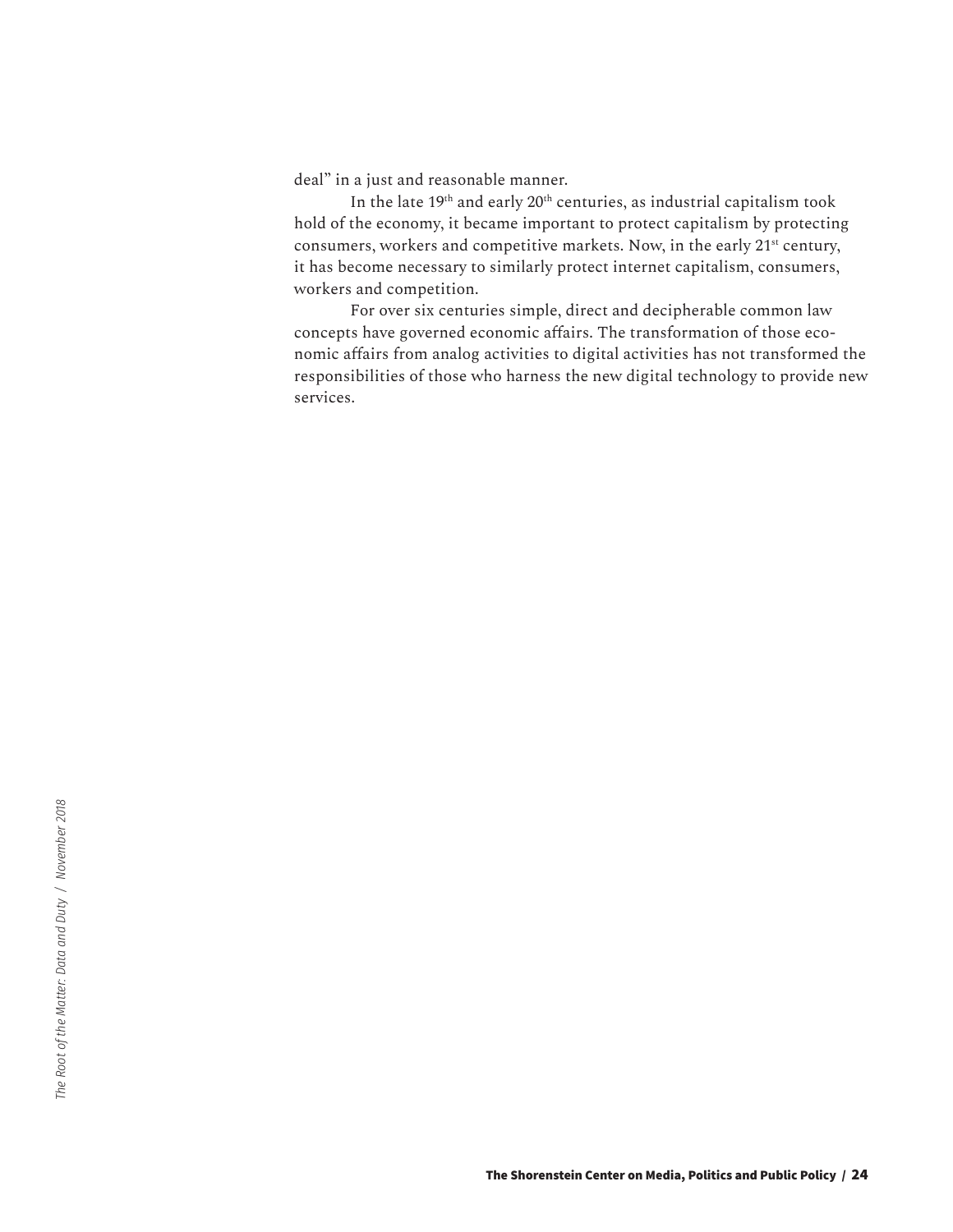# **Endnotes**

#### 1. https://loc.gov/about/fascinating-facts/

2. In item 3 below IDC reports 16.1 zettabytes of data generated in 2016 (or 16,100,00,00 terabytes) an amount that equates to 44,109,589 TB per day. The Library of Congress estimates it holds about 15 TB of data (https://blogs.loc.gov/ thesignal/2012/04/a-library-of-congress-worth-of-data-its-all-in-how-you-define-it/) . 44,109,589 TB per day/15 TB = 2,940,639 Libraries of Congress

3. "Data Age 2025," International Data Corporation white paper, April 2017, https://www.seagate.com/www-content/ our-story/trends/files/Seagate-WP-DataAge2025-March-2017.pdf - NOTE: the zettabyte measurement used in the chart's Y-axis is 10 followed by 21 zeroes

4. https://www.theverge.com/2015/6/2/8714345/tim-cook-epic-award-privacy-security

5. https://www.businessinsider.com/eric-schmidt-googles-policy-is-to-get-right-up-to-the-creepy-line-and-not-crossit-2010-10

6. Axios, "Apple CEO calls for more privacy regulation, October 3, 2018

7. https://en.wikipedia.org/wiki/Relational\_model

8. https://www.buzzfeednews.com/article/nicolenguyen/here-are-18-things-you-might-not-have-realized-facebook

9. For a further discussion, see Sarah E. Igo, *The Known Citizen: The History of Privacy in Modern America*, Harvard University Press, 2018, pp. 362-363.

10. Geoffrey A. Fowler, "No, Mark Zuckerberg, we're not really in control of our data," *The Washington Post,* April 12, 2018, https://washingtonpost.com/news/the-switch/wp/2018/04/12/no-mark-zuckerberg-were-not-really-in-controlof-our-data/

11. https://apnews.com/828aefab64d4411bac257a07c1af0ecb

12. https://www.theatlantic.com/technology/archive/2012/03/reading-the-privacy-policies-you-encounter-in-a-yearwould-take-76-work-days/253851/

13. https://www.theatlantic.com/politics/archive/2018/10/mark-warner-is-coming-for-techs-too-powerful/572695/

14. https://www.nature.com/articles/srep01376

15. Edmond Locard, *Traité de Criminalistique,* J. Desvigne et ses fils, Lyon, 1931

16. Douglas C. Schmidt, *Google Data Collection,* Digital Content Next, https://digitalcontentnext.org/blog/2018/08/21/ google-data-collection-research/

17. https://www.consumerreports.org/privacy/americans-want-more-say-in-privacy-of-personal-data/

18. https://www.mediapost.com/publications/article/324980/for-most-americans-personal-data-privacy-now-riva.html

19. https://www.breitbart.com/london/2018/03/23/bannon-governments-debase-citizenship-central-banks-debasecurrency-state-capitalist-tech-firms-debase-personhood/

- 20. https://www.hollywoodreporter.com/news/at-t-ceo-wants-congress-create-privacy-rules-road-1148723
- 21. https://www.consumerreports.org/privacy/americans-want-more-say-in-privacy-of-personal-data/
- 22. https://www.nytimes.com/2018/04/11/business/zuckerberg-facebook-congress.html
- 23. https://www.blog.google/outreach-initiatives/public-policy/proposing-framework-data-protection-legislation/
- 24. https://www.ipc.on.ca/wp-content/uploads/Resources/7foundationalprinciples.pdf
- 25. *The Economist,* Special Report, "The ins and outs," June 30, 2018
- 26. https://www.capgemini.com/consulting/wp-content/uploads/sites/30/2017/07/digital\_disruption\_1.pdf
- 27. https://en.wikipedia.org/wiki/List\_of\_public\_corporations\_by\_market\_capitalization#2018
- 28. https://slate.com/technology/2018/02/apples-app-store-is-becoming-a-major-revenue-source-for-apple.html
- 29. https://www.statista.com/statistics/267161/market-share-of-search-engines-in-the-united-states/
- 30. https://www.statista.com/statistics/266136/global-market-share-held-by-smartphone-operating-systems/
- 31. https://www.statista.com/statistics/267161/market-share-of-search-engines-in-the-united-states/
- 32. https://www.nytimes.com/2018/09/07/technology/monopoly-antitrust-lina-khan-amazon.html
- 33. https://thenextweb.com/apps/2017/04/18/facebook-downloaded-app-netflix/
- 34. http://www.tvnewscheck.com/article/113380/google-to-dominate-local-digital-ads-in-2018
- 35. https://gigaom.com/2012/04/09/here-is-why-did-facebook-bought-instagram/
- 36. https://marketingland.com/report-facebook-takes-a-back-seat-to-instagram-as-ad-spend-on-the-facebook-ownedapp-grows-177-244893